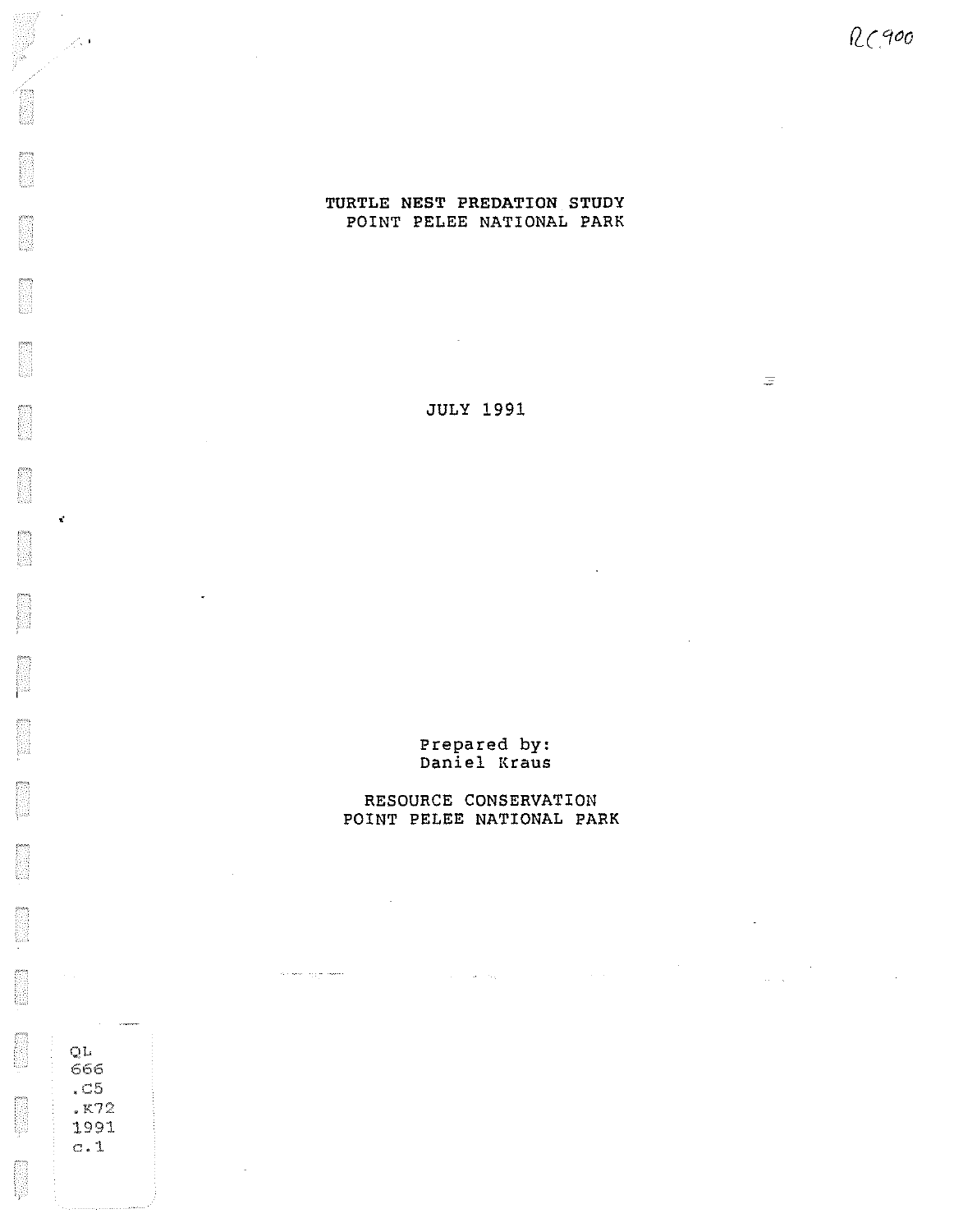#### SUMMARY

This study examined turtle nest predation along the east beach at Point Pelee National Park. All turtle nesting activity was recorded in two sample plots. Intact and predated nests were counted. Predator exclosures were tested.

Nest predation was 80% in one sample plot and 100% in a second plot. 84 predated and 3 intact nests were recorded along the east beach. 61% of all nests were from Snapping Turtles. Raccoons are the primary predator.

The current rate of nest predation appears to be high and may be threatening to the long term viability of turtle populations.

/' It is recommended that this study be continued in 1991. Five It is recommended that this study be continued in 1991. Five<br>sample plots should be censused and the status monitoring of turtles should continue. A population estimate of raccoons should be attempted through nocturnal roadside surveys.

Preliminary management strategies recommend the installation of raccoon-proof waste receptacles and eliminating the release of raccoons in order to restore natural population dynamics. Methods of enhancing turtle populations are also discussed.

a<br>Indonesia<br>Indonesia

**distances.** 

**Environments** 

**International Contract of Seconds**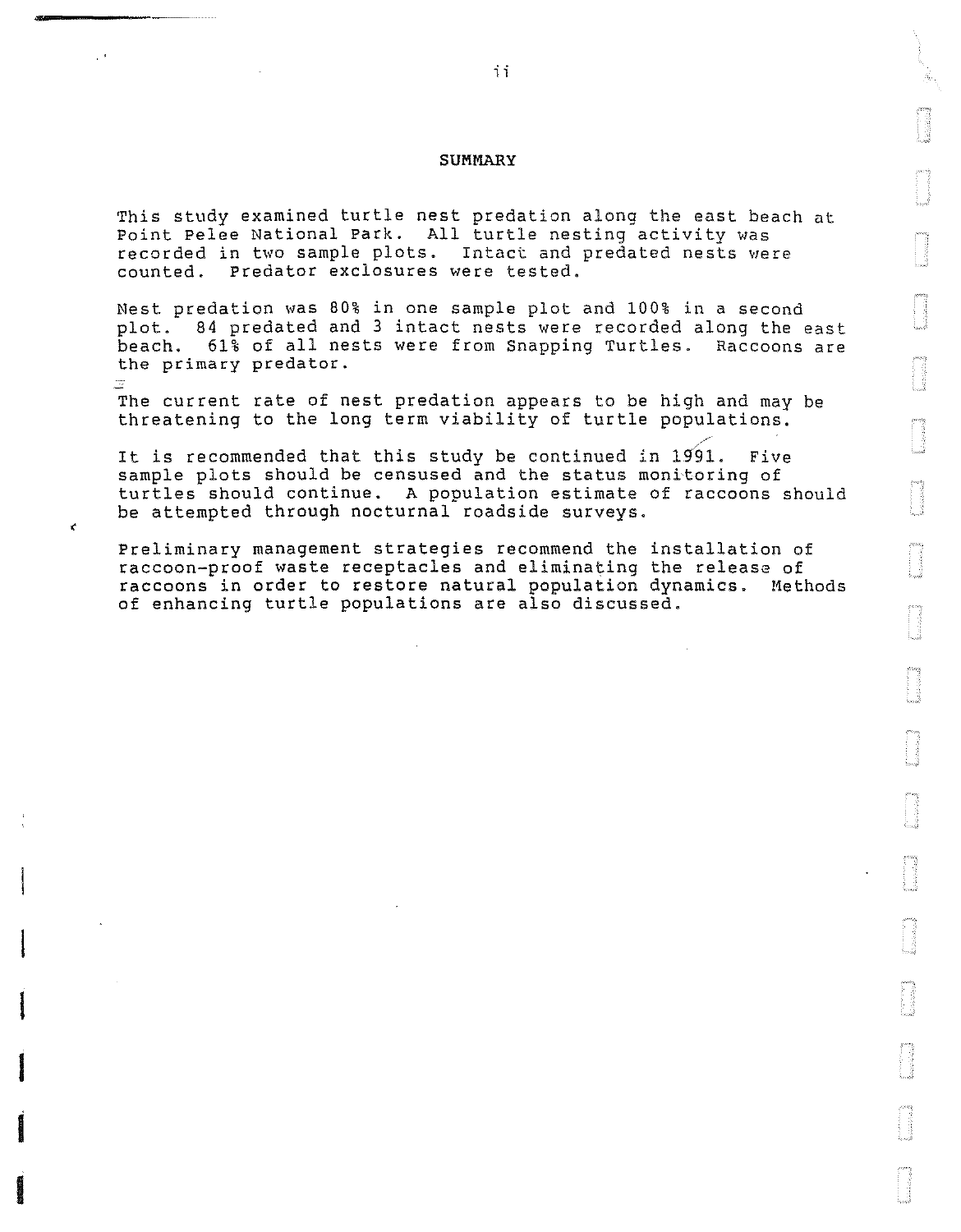# TABLE OF CONTENTS

 $\sim 10^{12}$ 

and the contract of the

|                                                            | 1.1 Turtle Species at Point Pelee  1<br>1.2 Past Studies on Nest Predation  1<br>1.3 Objectives of the Report  1 |  |  |  |  |  |
|------------------------------------------------------------|------------------------------------------------------------------------------------------------------------------|--|--|--|--|--|
|                                                            | 2.3 Predated Nest Census  4<br>2.4 Predator Exclosures  4                                                        |  |  |  |  |  |
|                                                            |                                                                                                                  |  |  |  |  |  |
|                                                            | 14                                                                                                               |  |  |  |  |  |
|                                                            |                                                                                                                  |  |  |  |  |  |
|                                                            |                                                                                                                  |  |  |  |  |  |
| APPENDIX I<br>Trends in Raccoon Numbers at Point Pelee  17 |                                                                                                                  |  |  |  |  |  |
|                                                            | APPENDIX II                                                                                                      |  |  |  |  |  |
|                                                            | APPENDIX III<br>Preliminary Management Recommendations  19                                                       |  |  |  |  |  |

 $\label{eq:1.1} \begin{array}{ccccc} \delta_{\text{max}} & \text{min} & \lambda_{\text{max}}^{\text{max}} & \lambda_{\text{max}}^{\text{max}} \\ \text{where} & \lambda_{\text{max}}^{\text{max}} & \lambda_{\text{max}}^{\text{max}} & \lambda_{\text{max}}^{\text{max}} \end{array}$ 

 $\hat{\mathcal{L}}_{\text{max}}$  ,  $\hat{\mathcal{L}}_{\text{max}}$ 

 $\mathbb{Z}^2$ 

 $\hat{\mathcal{L}}_{\text{max}}$  ,  $\hat{\mathcal{L}}_{\text{max}}$ 

 $\mathbf{1}$ ا<br>المناطق المراجع [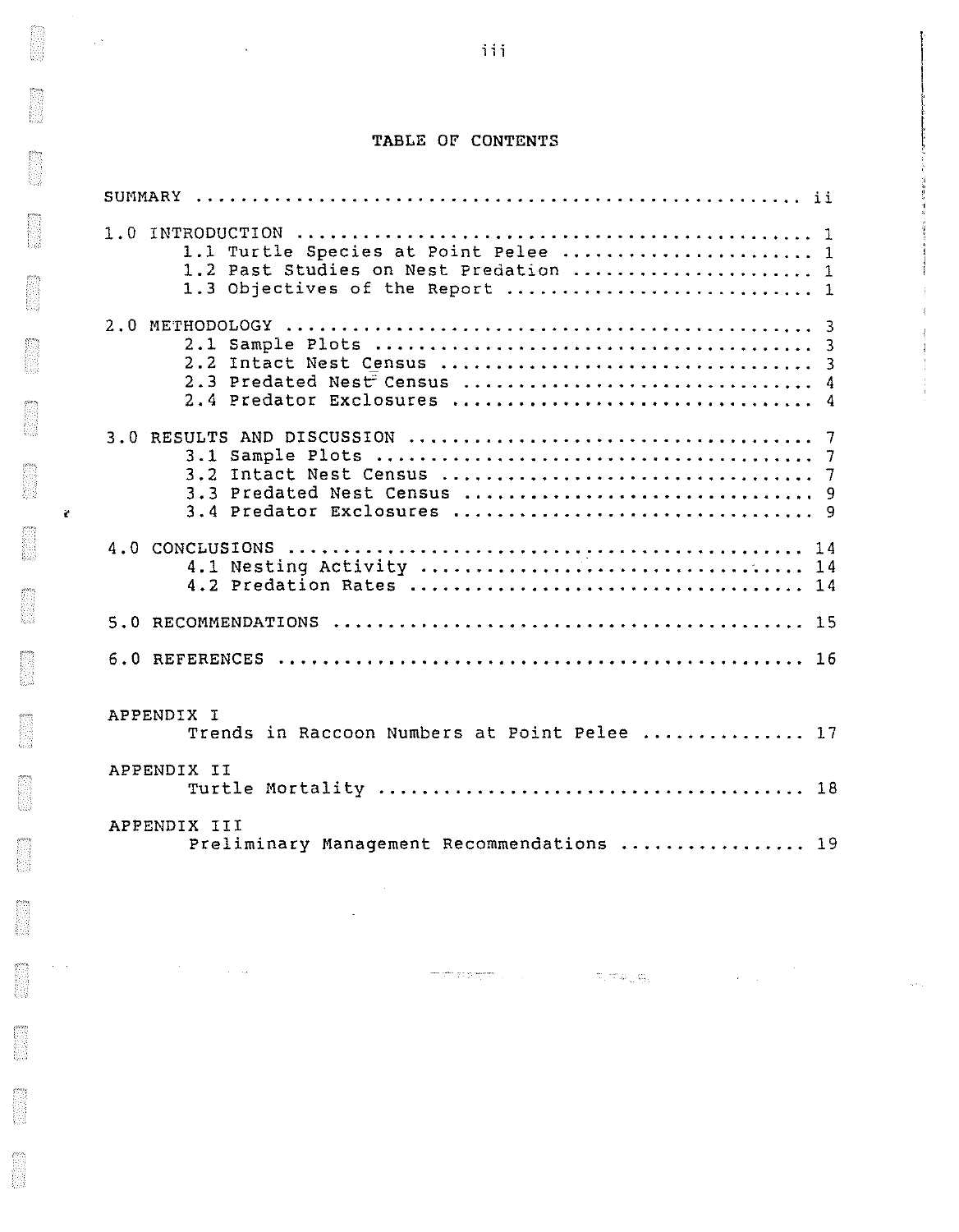# LIST OF FIGURES

|                         | FIGURE I     | Turtle Nest Predator Exclosure  6             |  |  |  |  |  |  |  |  |  |
|-------------------------|--------------|-----------------------------------------------|--|--|--|--|--|--|--|--|--|
| FIGURE II<br>FIGURE III |              | Pre- and Post- Nesting Exclosure Designs  22  |  |  |  |  |  |  |  |  |  |
|                         |              |                                               |  |  |  |  |  |  |  |  |  |
|                         | LIST OF MAPS |                                               |  |  |  |  |  |  |  |  |  |
|                         | MAP I        |                                               |  |  |  |  |  |  |  |  |  |
|                         | MAP II       | Location of Sample Plots and Exclosures  5    |  |  |  |  |  |  |  |  |  |
| ť                       | MAP III      | Predated Nest Locations (Snapping Turtle)  10 |  |  |  |  |  |  |  |  |  |
|                         | MAP IV       | Predated Nest Locations (Other Species)  11   |  |  |  |  |  |  |  |  |  |
|                         |              | LIST OF TABLES                                |  |  |  |  |  |  |  |  |  |

| TABLE I         | Turtle Activity in Sample Plots  8 |  |  |  |  |  |  |
|-----------------|------------------------------------|--|--|--|--|--|--|
| <b>TABLE II</b> |                                    |  |  |  |  |  |  |

I

T.

J

ffi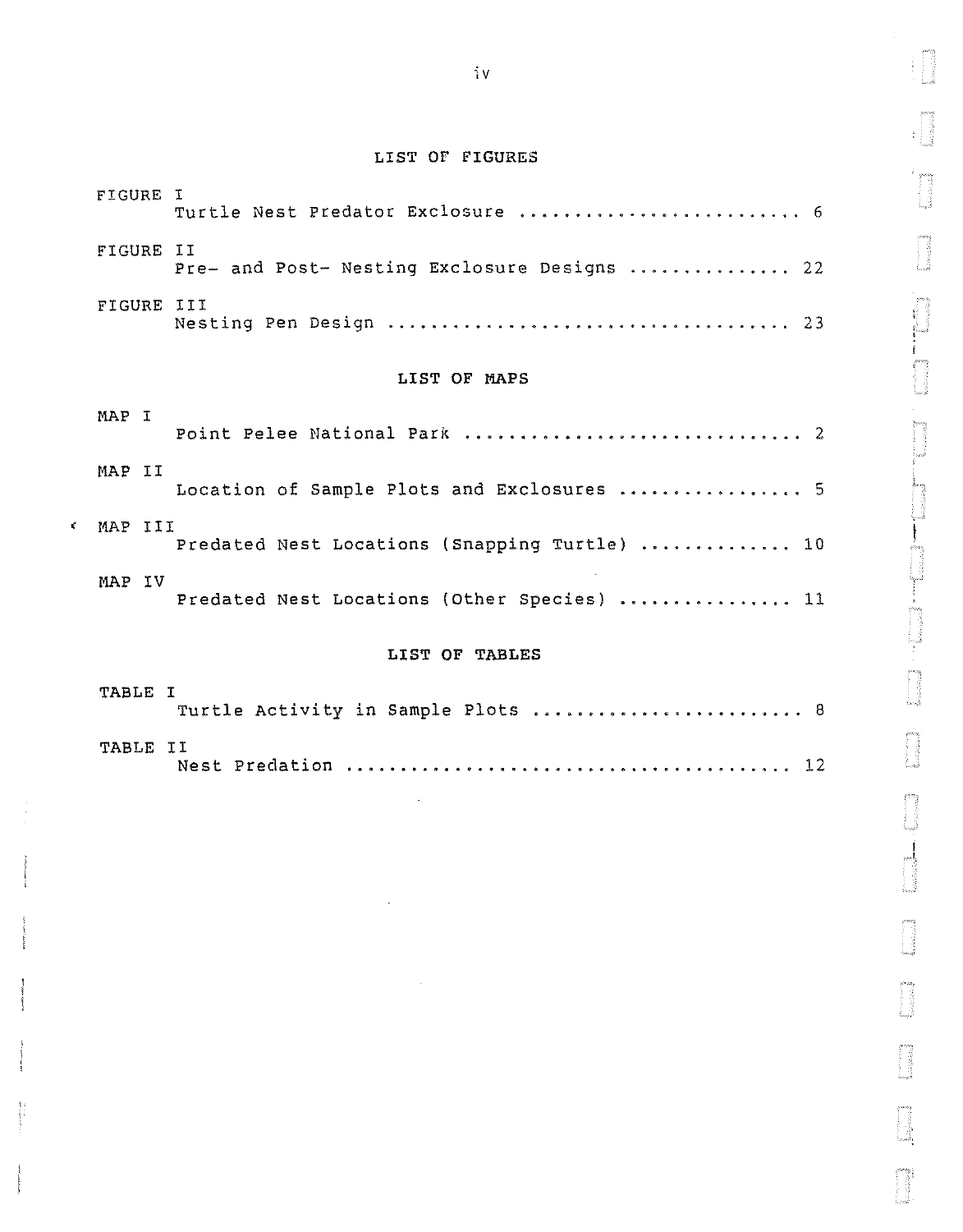#### 1.0 INTRODUCTION

#### 1.1 TURTLE SPECIES AT POINT PELEE

Point Pelee National Park has one of the greatest concentrations of turtle species in Canada. A total of seven native turtles have been recorded; a diversity matched only at Long Point and Rondeau Provincial Park. Three of these species; the Musk Turtle, Spotted Turtle and Eastern Spiny Softshell are rare in Canada, Ontario and at Point Pelee. The Eastern Box Turtle is also rare at the Park; however, this species is probably introduced to Ontario (Cook). The Red-eared Slider, the common pet store turtle, is occasionally recorded and is definitively introduced. The remaining four species; snapping Turtle, Blanding's Turtle, Map Turtle and Eastern Painted Turtle are the most common turtles. The abundance of turtles at the Park can be attributed to the extensive and diverse wetlands and undeveloped beaches (see Map I).

#### 1.2 PAST STUDIES ON NEST PREDATION

Despite several detailed herptile surveys at Point Pelee (Logier, Cook, Rivard), no observations of massive nest predation were made until the 1980's. In 1983 Dowhan began to survey known nesting areas in order to observe predation. These accounts were included in annual herptile summaries and are listed below:

 $N^{D}$  +  $\frac{1}{2}$  +  $\frac{1}{2}$  +  $\frac{1}{2}$  +  $\frac{1}{2}$  +  $\frac{1}{2}$ 

- 1983: "dozens of depredated and intact snapping turtle nests were discovered along the east barrier ridge, last week of June"
- 1984: "depredated (snapping turtle) nests were abundant"
- 1985: "on 8 June the turtle nesting site east of the Cemetery was checked, there appears to have been 10-15 snapping turtles nests in an area of about 25 square metres, most, if not all had been depredated; tracks in the area indicated that coyotes and raccoons had visited the site".
- 1988: "28 depredated and 6 intact nests were observed along the East Barrier Ridge on the 21st of June".
- 1990: 45 nest predations observed along the east beach (Michano)

## 1.3 OBJECTIVES OF THE REPORT

.

¥

•

This report presents the methodology, results, discussion, conclusions and recommendations of a four week study on turtle nest predation at Point Pelee National Park. A preliminary assessment of the predation rate and preliminary management recommendations are presented in the Appendices. The purpose of this report is to highlight a potential limiting factor of turtle populations at Point Pelee.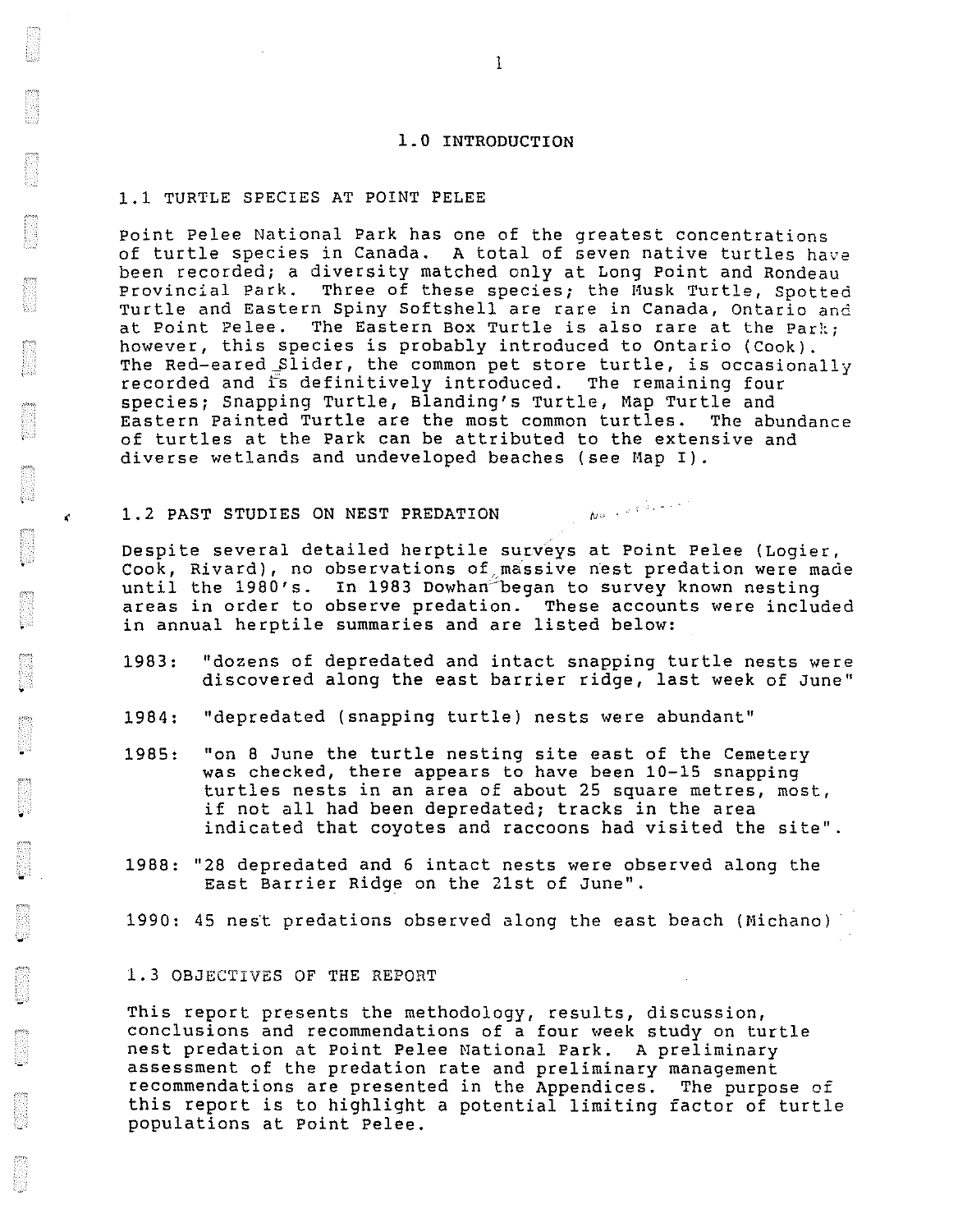

 $\vec{\tau}$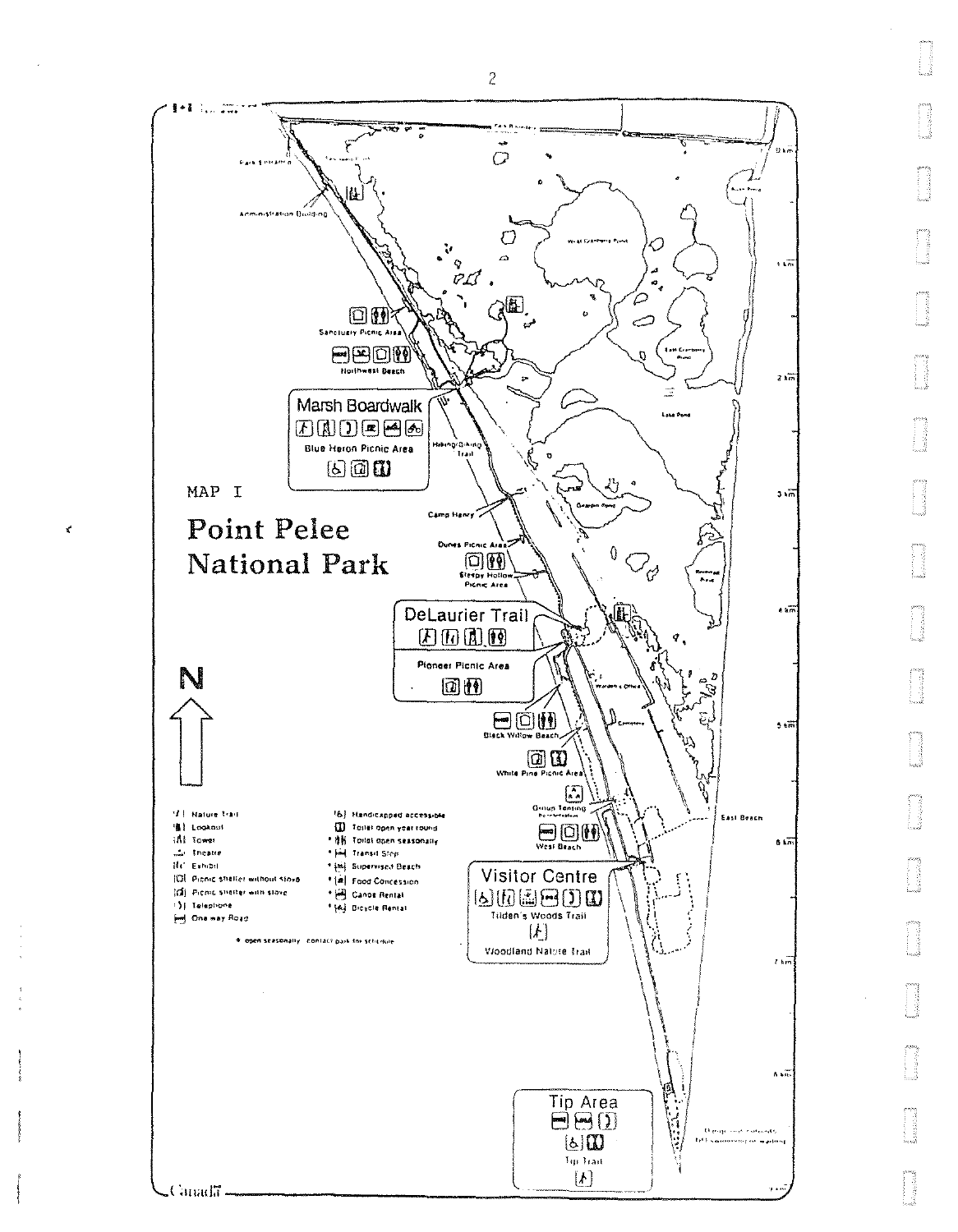### 2.0 METHODOLOGY

This study was designed to focus on turtle nest predation along the east beach at Point Pelee. This area is known to have a high density of nesting activity, and has been the site of previous observations on nest predation (Dowhan, 1983-88).

Four sampling methods were utilized in this study. Sample plots and intact nests were monitored to determine predation rates. A gross count of predated nests was done to provide data on key nesting areas and times. Predator exclosures were tested for their utility as a conservation device and were used as controls for unprotected areas.

## 2.1 SAMPLE PLOTS

 $\mathbf{r}$ 

In order to sample turtle activity and nesting success, intact nests, predated nests and test holes were recorded every 2-3 days in two sample plots for the month of June.

Plot 1 measured 10 x 10 m, and was located 50 m north of the old East Beach road exit. Plot 2 encompassed 75 m sq., and was located at the central sand beach on Redhead Pond (see Map II).

#### 2.2 INTACT NEST CENSUS

Intact nests encountered during June were marked and monitored to provide information on predation rates. Nests were located by examining sites that had been freshly dug, and identified with a small numbered flag.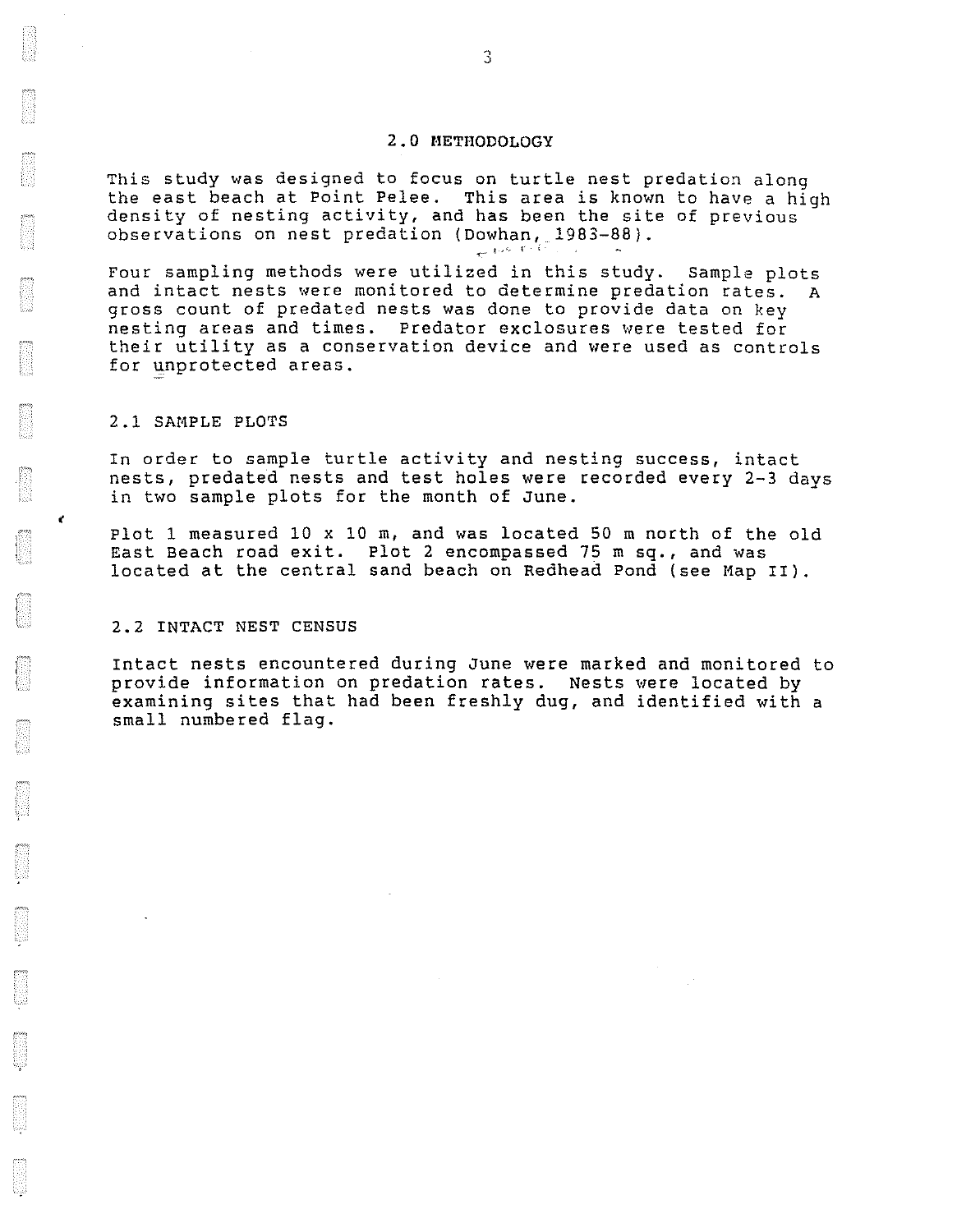#### 2.3 PREDATED NEST CENSUS

Censusing of predated nests was intended to provide a gross figure of predation, locate high density nesting sites, and indicate the peak nesting season.

Predated nests were found by searching for empty turtle egg shells. Each predated nest was identified as either Snapping Turtle (SNTU) or other species (OTHER) by inspection of shell fragments. Snapping Turtles are the only species that lay spherical eggs (except for the extremely rare Spiny Softshell), and the average clutch size (30) is much greater than other species (3-13).  $\equiv$ 

#### 2.4 PREDATOR EXCLOSURES

ten<br>Indonesia<br>Indonesia

**Incomediate**<br>International<br>International

**Inchessivent**<br>Incomediate

**IDANAISE SANAR**<br>ISBN 975

a<br>Indonesia

Two predator exclosures were constructed, each measuring 1.5 x 2.0 m; the sides were covered with 10 x 15 cm mesh and the top covered with chicken wire (see Figure I). This design was intended to exclude predators but allow access by small and medium sized turtles.

Both exclosures were placed in areas where nesting activity had occurred on May 31 and remained in place for duration of the study. Exclosure l was placed near the exit of old East Beach road. Exclosure 2 was placed near Redhead Pond (see Map II), and covered an intact nest.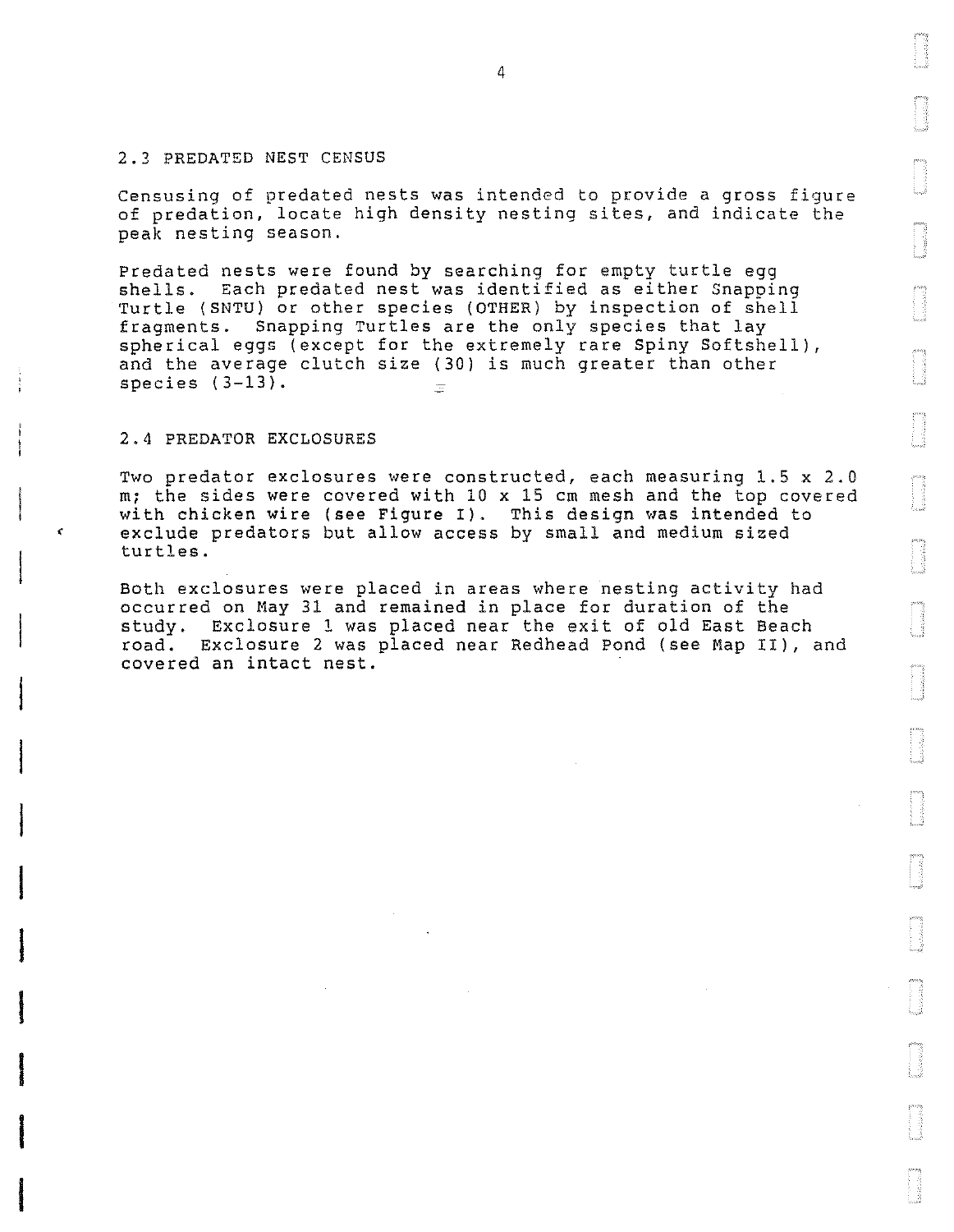

 $\vec{\boldsymbol{\kappa}}$ 

Ÿ

Y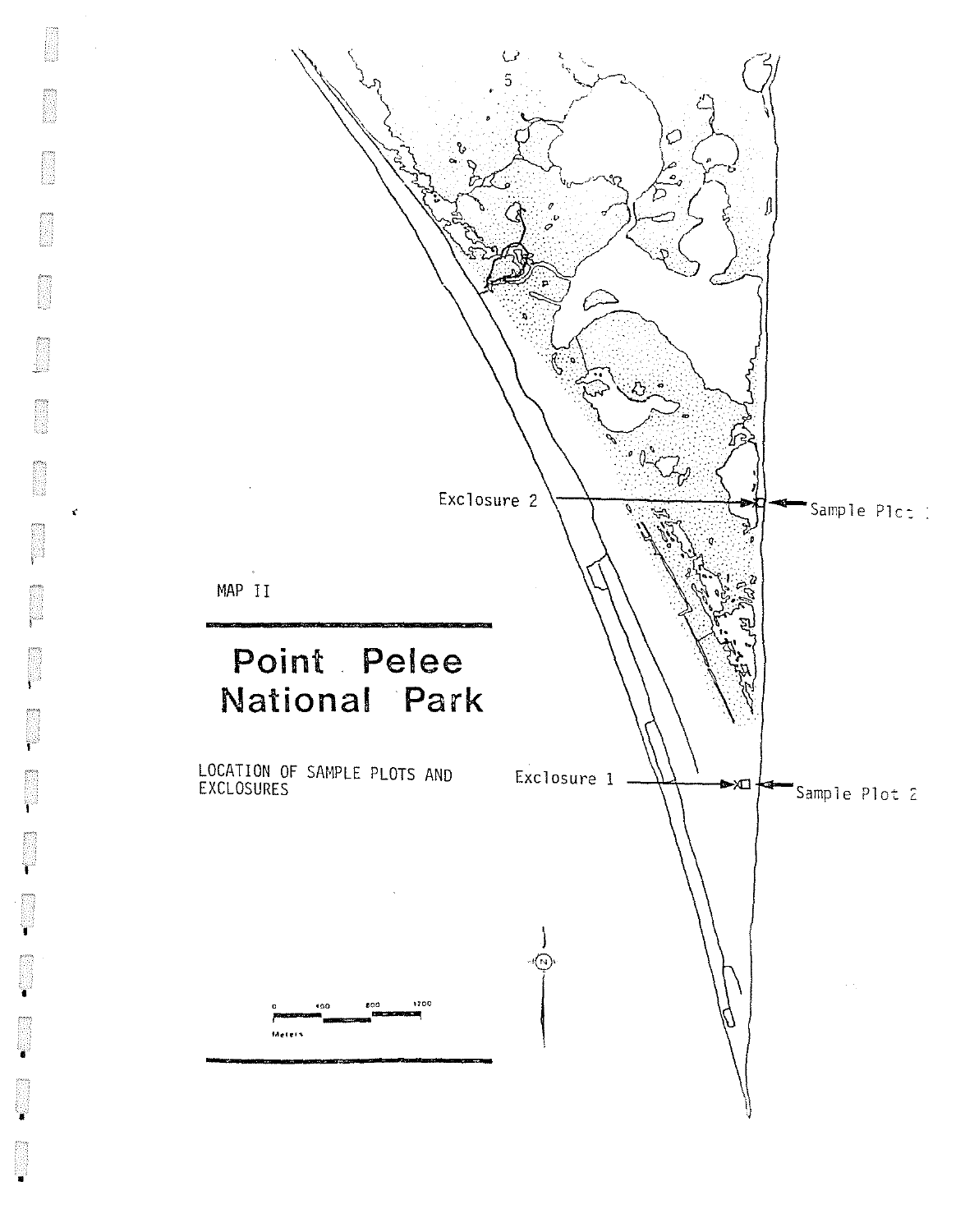

at a

Figure i Turtle Nest Depredator Exclosure

6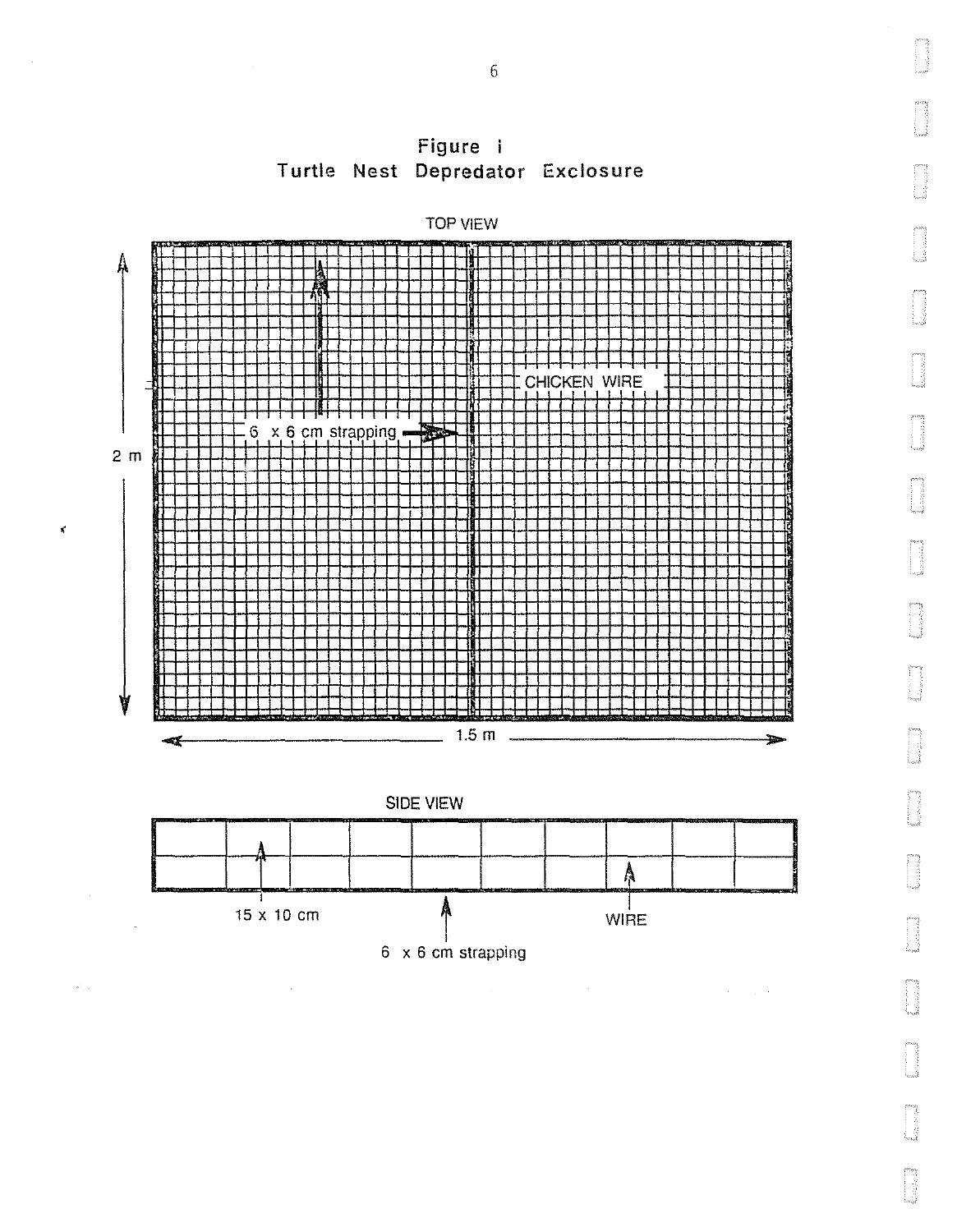#### 3.0 RESULTS AND DISCUSSION

#### 3.1 SAMPLE PLOTS

'•

Plot 1 had three predated nests. Plot 2 had eight predated nests<br>and two intact nests (one covered by Exclosure 2). Test holes and two intact nests (one covered by Exclosure  $2)$ . were recorded at both sites (see Table I).

Predation in Plot 1 was 100%, and BO% in Plot 2. Predation at Plot 2 may have been greater if one nest had not been protected by an exclosure.

#### 3.2 INTACT NEST CENSUS

Three intact nests were found during this study. One was protected by Exclosure 2, and another was located 2 metres west of this site in Plot 2. Both were identified as species other than a Snapping Turtle. A Snapping Turtle nest was found on the beach, due east of Plot 2. No marked nests were predated.

| <b>DATE</b> | LOCATION                       | <b>SPECIES</b> |  |  |
|-------------|--------------------------------|----------------|--|--|
| 03 June     | 1900 m north of Shuster's exit | SNTU           |  |  |
| 03 June     | Sample Plot 2 (exclosure)      | OTHER          |  |  |
| 06 June     | Sample Plot 2                  | <b>OTHER</b>   |  |  |

This method did not provide any conclusive information on predation rates. Too few nests were located to provide an adequate sample size. One of the greatest barriers to finding intact nests may simply be the high rate of predation. Lack of predation on marked nests may be linked to the sampling method. The act of digging a nest up to identify the species may dissipate the scent of the eggs, or mask the site with human scent.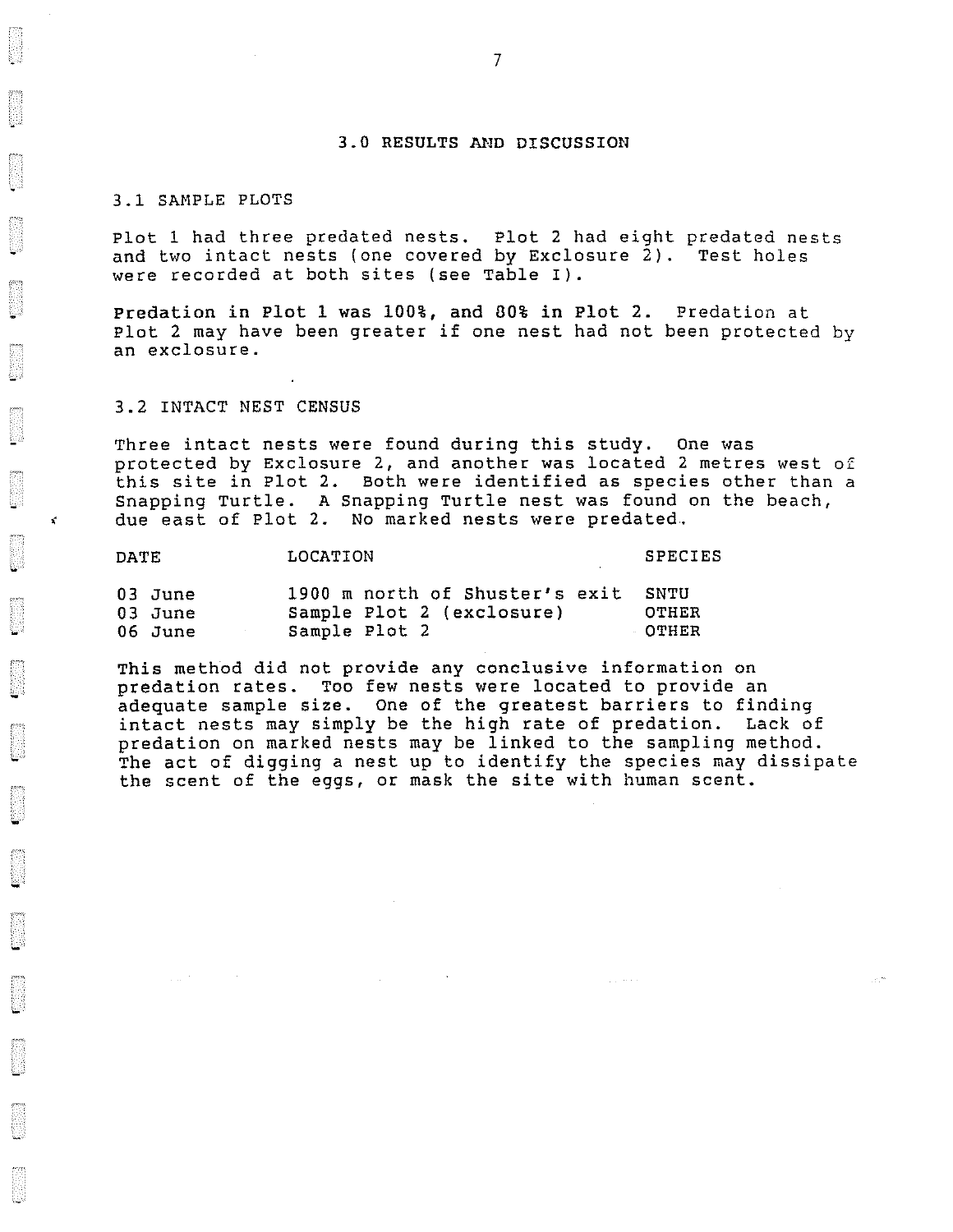## TABLE I

Turtle Activity in Sample Plots

SAMPLE PLOT 1 (near old East Beach road exit)

DATE ACTIVITY

31 May monitoring plot established 03 June 2 predated nests (SNTU) <sup>1</sup>test hole 07 June 1 test hole<br>17 June 1 predated 1 predated nest (OTHER)

Predation = 100%

 $\epsilon^{\prime}$ 

SAMPLE PLOT 2 (west shore of Redhead Pond)

## DATE ACTIVITY

| 03 June<br>03 June | monitoring plot established<br>1 intact nest (OTHER) - covered by Exclosure #2 |
|--------------------|--------------------------------------------------------------------------------|
| $03$ June          | 4 predated nests (SNTU)                                                        |
| 06 June            | 1 intact nest (OTHER)                                                          |
| 06 June            | 3 test holes                                                                   |
| 07 June            | 2 predated nests (OTHER)                                                       |
| 10 June            | 1 predated nest (OTHER)                                                        |
| 10 June            | 2 test holes                                                                   |
| $25$ June          | 1 predated nest (OTHER)                                                        |

 $\beta \rightarrow \infty$  . The set  $\mathcal{B}_{12}^{\alpha}(\gamma\pi)$ 

 $\mathcal{F}^{\text{c}}$  , and  $\mathcal{F}^{\text{c}}$ 

 $\sqrt{\beta}$  , where

Predation  $= 80%$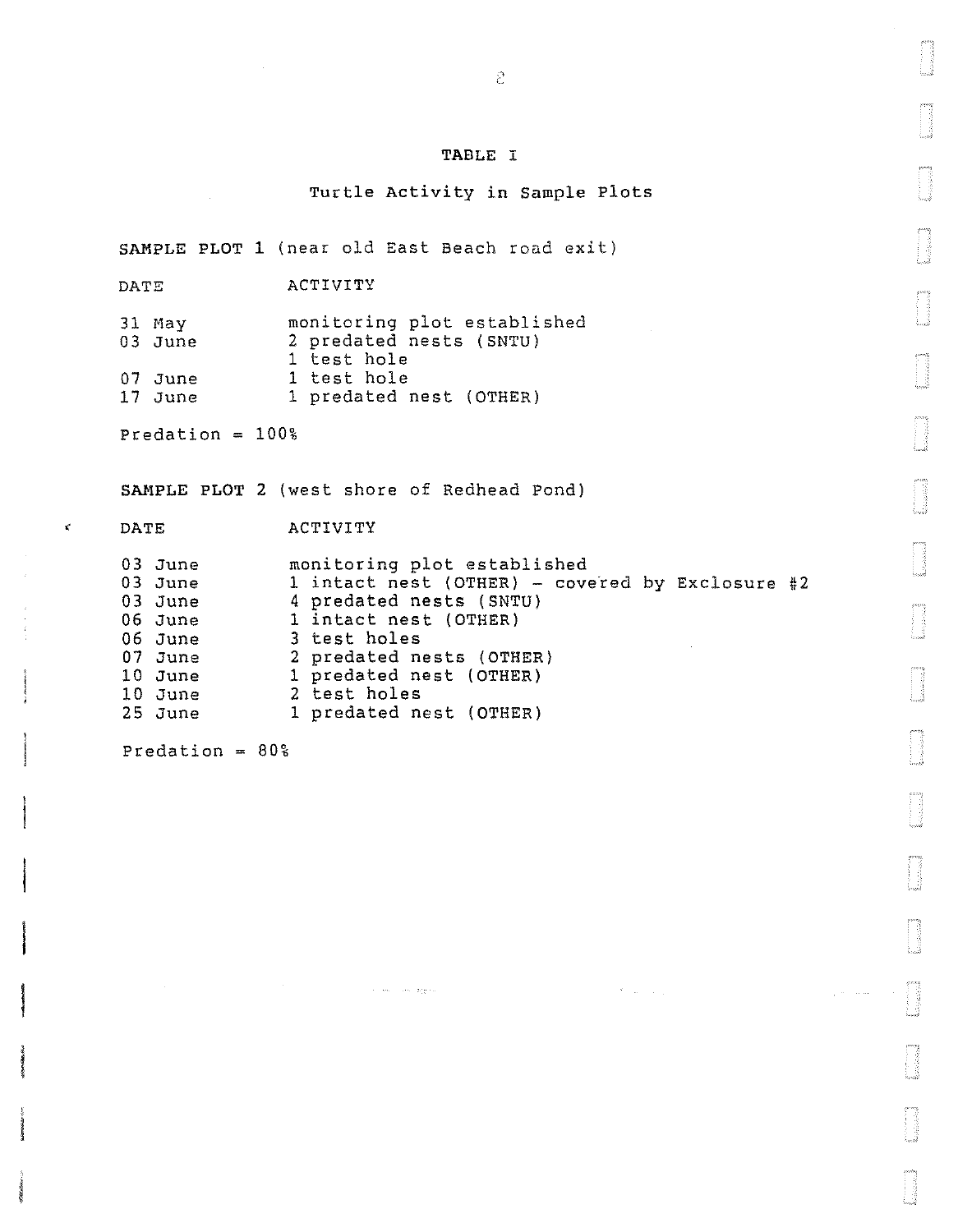#### 3.3 PREDATED NEST CENSUS

A total of 10 field surveys were made along east beach during this study, in addition to several opportunistic counts at other sites. 90 predated nests were found, 84 of which occurred on the east beach, primarily adjacent to marsh ponds (see Maps III and IV and Table II). The majority of tracks near predated nests were from raccoons. Coyote or dog tracks were also recorded along the beach, and one observation of canid predation was made.

61% of turtles using the east beach for nesting were Snapping Turtles. This may indicate a site preference of this species rather than a relative abundance. Utilizing an average clutch size of 30 eggs for Snapping Turtles and 8 for other species (Cook), this study documented the predation of 1650 Snapping Turtle eggs and 280 others.

#### 3.4 PREDATOR EXCLOSURES

•

K.

•

•

•

No nesting activity was recorded in either predator exclosure. The nest that had been previously located at the site of Exclosure 2 was however protected. From tracks it is evident that smaller turtles did enter the exclosures and that larger turtles changed direction when the exclosures were encountered. At Exclosure 2, there were several unsuccessful attempts by a predator to dig under the exclosure.

This method failed for several reasons, but primarily because of scale. Relative to the available nesting area, the exclosures covered a minute area. The probability of a turtle entering an exclosure (or any 3 square m area) and nesting is very small.

Based on the protection of a single nest, and the foiled attempts of predators, the exclosures were successful at protecting established nests. The same function could however be served by a much smaller, portable and cheaper design. Protecting intact Blanding's Turtle nests with a small chicken wire cage has been proven to be effective in Kejimkujik National Park (Drysdale pers. comm.) .

 $\tilde{\phantom{a}}$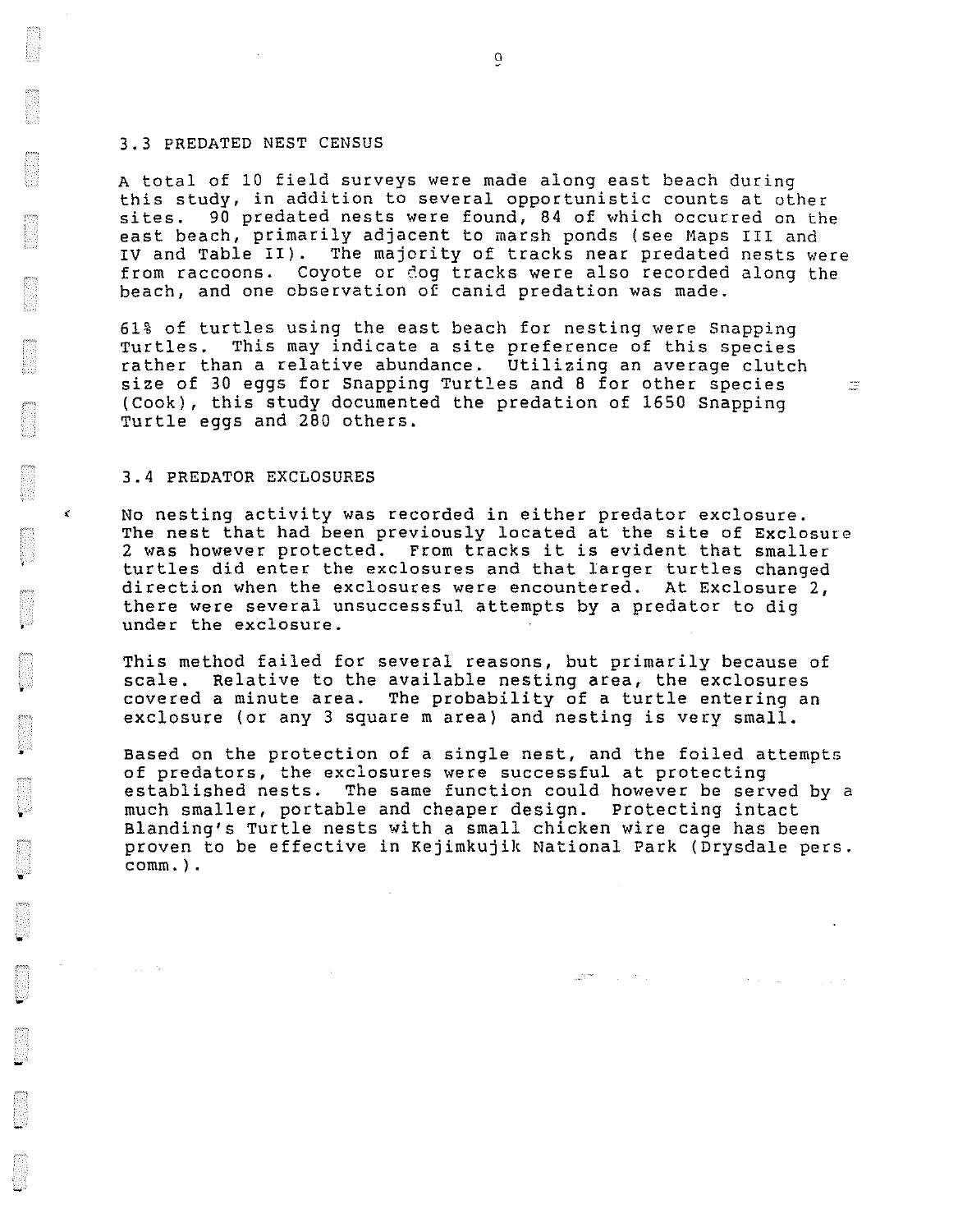

 $\epsilon$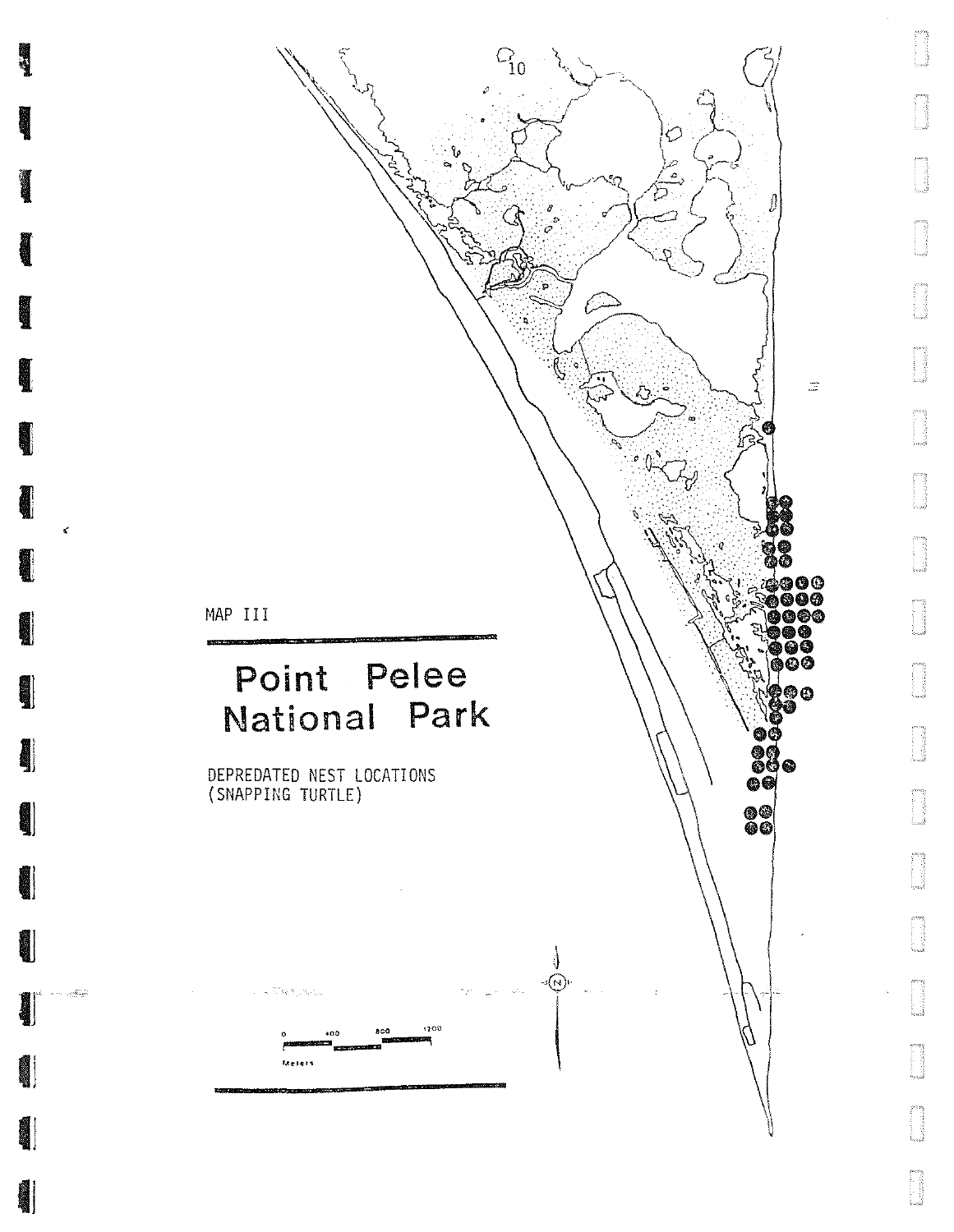

 $\int_{1}$ 

Ĺ

 $\int$ 

<u>f</u>

 $\lceil$ 

C.,

 $\mathcal{C}$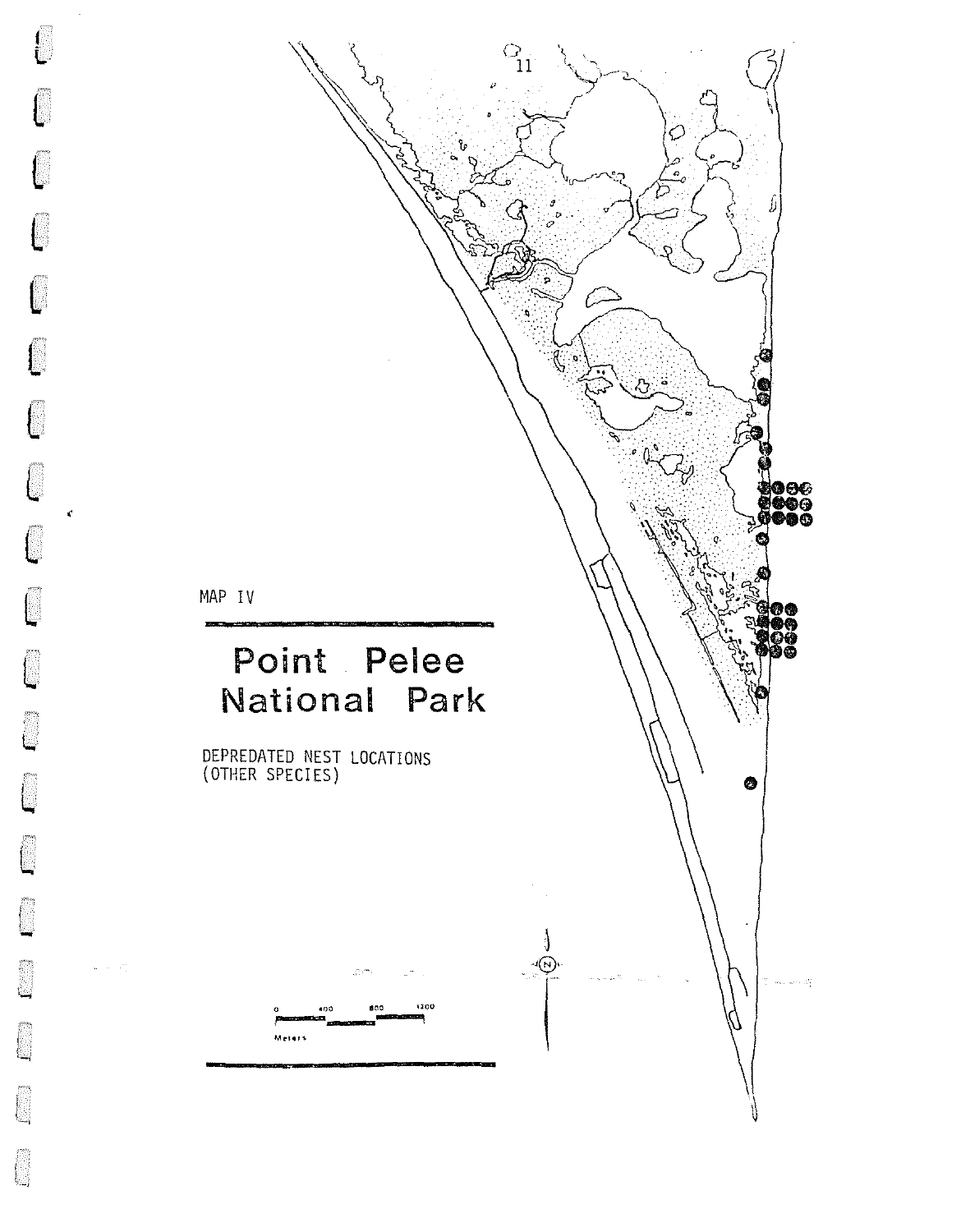## TABLE II

# Nest Predations

|    | DATE                                         | LOCATION                                                                                                                         | OBSERVATIONS                                                                                                                                                        |  |
|----|----------------------------------------------|----------------------------------------------------------------------------------------------------------------------------------|---------------------------------------------------------------------------------------------------------------------------------------------------------------------|--|
|    | 31 May<br>31 May<br>31 May<br>31 May         | Shuster's Trail bridge<br>10 m east of bridge<br>near old east beach road exit<br>near old east beach road exit                  | SNTU<br>SNTU<br>SNTU<br>SNTU                                                                                                                                        |  |
|    | 31 May<br>03 June<br>03 June                 | entrance to Northwest Beach<br>Sample Plot 1<br>$\frac{1}{\sqrt{2}}$<br>Sample Plot 1                                            | SNTU<br>SNTU<br>SNTU                                                                                                                                                |  |
|    | 03 June<br>03 June<br>03 June                | near old east beach road exit<br>near old east beach road exit<br>near old east beach road exit                                  | SNTU<br>SNTU<br>OTHER                                                                                                                                               |  |
|    | 03 June<br>03 June<br>03 June                | 100 m north of Shuster's exit<br>150 m north of Shuster's exit<br>160 m north of Shuster's exit                                  | SNTU<br>SNTU<br>SNTU                                                                                                                                                |  |
| ¢, | 03 June<br>03 June<br>03 June<br>03 June     | 300 m north of Shuster's exit<br>300 m north of Shuster's exit<br>600 m north of Shuster's exit<br>750 m north of Shuster's exit | <b>SNTU</b><br>SNTU<br>SNTU                                                                                                                                         |  |
|    | 03 June<br>03 June<br>03 June                | 1000 m north of Shuster's exit<br>1000 m north of Shuster's exit<br>1100 m north of Shuster's exit                               | SNTU<br>SNTU<br>SNTU<br>OTHER                                                                                                                                       |  |
|    | 03 June<br>03 June<br>03 June                | 1100 m north of Shuster's exit<br>1100 m north of Shuster's exit<br>Sample Plot 2                                                | OTHER<br>SNTU<br>SNTU                                                                                                                                               |  |
| ļ  | 03 June<br>03 June<br>03 June                | Sample Plot 2<br>Sample Plot 2<br>Sample Plot 2                                                                                  | SNTU<br>SNTU<br>SNTU                                                                                                                                                |  |
|    | 04 June<br>04 June<br>04 June                | 50 m north of Shuster's exit<br>550 m north of Shuster's exit<br>900 m north of Shuster's exit                                   | <b>SNTU</b><br>OTHER<br>SNTU                                                                                                                                        |  |
|    | 04 June<br>04 June<br>04 June                | 900 m north of Shuster's exit<br>1000 m north of Shuster's exit<br>1020 m north of Shuster's exit                                | SNTU<br>SNTU<br>SNTU                                                                                                                                                |  |
|    | 04 June<br>04 June<br>04 June                | 1020 m north of Shuster's exit<br>1050 m north of Shuster's exit<br>1075 m north of Shuster's exit                               | SNTU<br>SNTU<br>SNTU                                                                                                                                                |  |
|    | 04 June<br>04 June<br>04 June                | 1075 m north of Shuster's exit<br>1075 m north of Shuster's exit<br>1200 m north of Shuster's exit                               | SNTU<br>OTHER<br>OTHER                                                                                                                                              |  |
|    | $04$ June<br>05 June<br>$05$ June<br>05 June | 1550 m north of Shuster's exit-<br>1100 m north of Shuster's exit<br>2600 m north of Shuster's exit                              | $\neg$ SNTU $\neg$<br>$\overline{\mathcal{M}}^{\text{max}} = \sum_{i=1}^n \gamma_{i+1} \gamma_{i+1} \gamma_{i+1} \dots \gamma_{i+2} \gamma_{i+1}$<br>OTHER<br>OTHER |  |
|    | 05 June<br>05 June                           | 2700 m north of Shuster's exit<br>2900 m north of Shuster's exit<br>north shore of Redhead Pond                                  | OTHER<br>SNTU<br>OTHER                                                                                                                                              |  |

**INSIDER** 

 $\omega$  .

H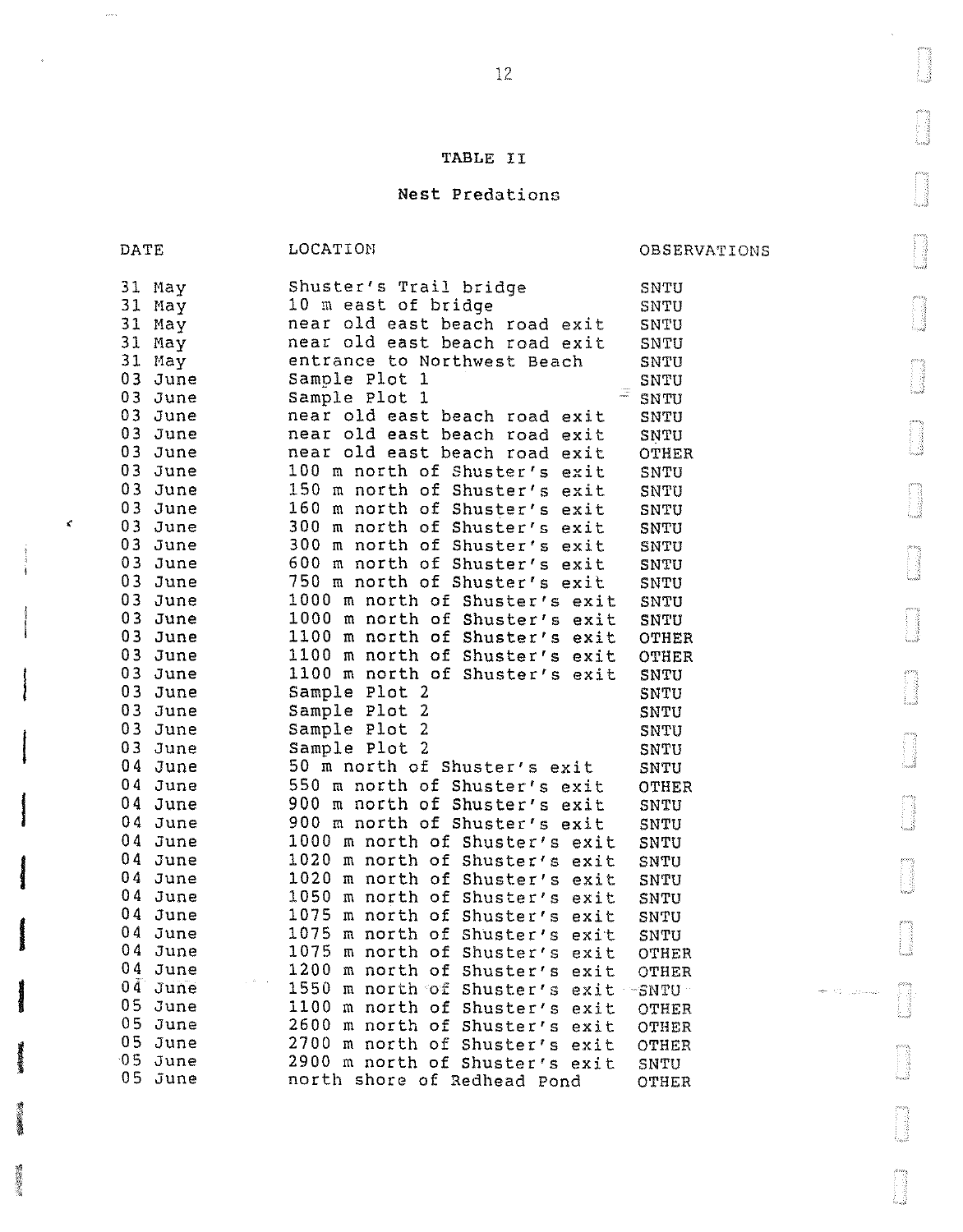DATE LOCATION COSSERVATIONS 07 June 250 m north of Shuster's exit SNTU<br>07 June 950 m north of Shuster's exit SNTU 950 m north of Shuster's exit SNTU 07 June<br>07 June 1250 m north of Shuster's exit OTHER 07 June 1500 m north of Shuster's exit OTHER<br>07 June m Sample Plot 2 CHER 07 June 5ample Plot 2<br>07 June 5ample Plot 2 07 June 5ample Plot 2 0THER<br>10 June 200 m north of Shuster's exit 5NTH 10 June 200 m north of Shuster's exit SNTU<br>10 June 420 m north of Shuster's exit SNTU 10 June 420 m north of Shuster's exit<br>10 June 620 m north of Shuster's exit 10 June 620 m north of Shuster's exit SNTU<br>10 June 900 m north of Shuster's exit SNTU 10 June 900 m north of Shuster's exit SNTU<br>10 June 1150 m north of Shuster's exit OTHER 10 June 1150 m north of Shuster's exit OTHER<br>10 June 1200 m north of Shuster's exit SNTU<br>10 June 1220 m north of Shuster's exit OTHER 10 June 1220 m north of Shuster's exit OTHER<br>10 June 1220 m north of Shuster's exit SNTH 10 June 1220 m north of Shuster's exit SNTU<br>10 June 1220 m north of Shuster's exit SNTU 10 June 1220 m north of Shuster's exit SNTU<br>10 June 1600 m north of Shuster's exit SNTU 10 June 1600 m north of Shuster's exit SNTU<br>10 June 1600 m north of Shuster's exit SNTU 10 June 5ample Plot 2 CHER<br>12 June 50uth end of canal 50 SNTH 12 June 50uth end of canal 5NTU<br>12 June 50uth end of canal 5NTU ' 12 June south end of canal SNTU 12 June south end of canal<br>12 June south end of canal 12 June south end of canal snTU<br>12 June west beach near Sanctuary or OTHE 12 June west beach near Sanctuary OTHER<br>17 June Sample Plot 1 OTHER 17 June 5ample Plot 1 5 CHER<br>17 June 150 m north of Shuster's exit SNTU 17 June 450 m north of Shuster's exit SNTU<br>17 June 450 m north of Shuster's exit SNTU<br>17 June 1150 m north of Shuster's exit OTHER 17 June 1150 m north of Shuster's exit OTHER<br>17 June 1450 m north of Shuster's exit OTHER 17 June 1450 m north of Shuster's exit OTHER<br>17 June 1600 m north of Shuster's exit OTHER 17 June 1600 m north of Shuster's exit OTHER<br>17 June 1350 m north of Shuster's exit OTHER 17 June 2350 m north of Shuster's exit OTHER<br>17 June 2400 m north of Shuster's exit OTHER 17 June 2400 m north of Shuster's exit OTHER<br>17 June 2600 m north of Shuster's exit SNTU 17 June 2600 m north of Shuster's exit SNTU<br>17 June 2600 m north of Shuster's exit OTHER<br>17 June 2600 m north of Shuster's exit OTHER 17 June 2600 m north of Shuster's exit OTHER<br>17 June 2600 m north of Shuster's exit OTHER 17 June 2600 m north of Shuster's exit OTHER<br>19 June 550 m north of Shuster's exit SNTU<br>19 June 1000 m north of Shuster's exit OTHER 19 June 1000 m north of Shuster's exit OTHER<br>19 June 1100 m north of Shuster's exit OTHER 19 June 1100 m north of Shuster's exit OTHER<br>19 June 1300 m north of Shuster's exit SNTH 19 June 1300 m north of Shuster's exit SNTU<br>19 June 2000 m north of Shuster's exit OTHE 19 June 2000 m north of Shuster's exit OTHER<br>19 June 2800 m north of Shuster's exit OTHER 19 June 2800 m north of Shuster's exit OTHER<br>25 June 20 Sample Plot 2 25 June Sample Plot 2 OTHER 09 July 20 m south of Sample Plot 2 OTHER (old)<br>09 July 20 m south of Sample Plot 2 OTHER (old)<br>09 July 20 m south of Sample Plot 2 SNTU (old)<br>09 July 20 m south of Sample Plot 2 SNTU (old) <sup>09</sup> July 20 m south of Sample Plot 2 SNTU (old)<br>09 July 50 m south of Sample Plot 2 OTHER (old)

TOTAL PREDATED NESTS 90 (55 SNTU, 35 OTHER) 84 along east beach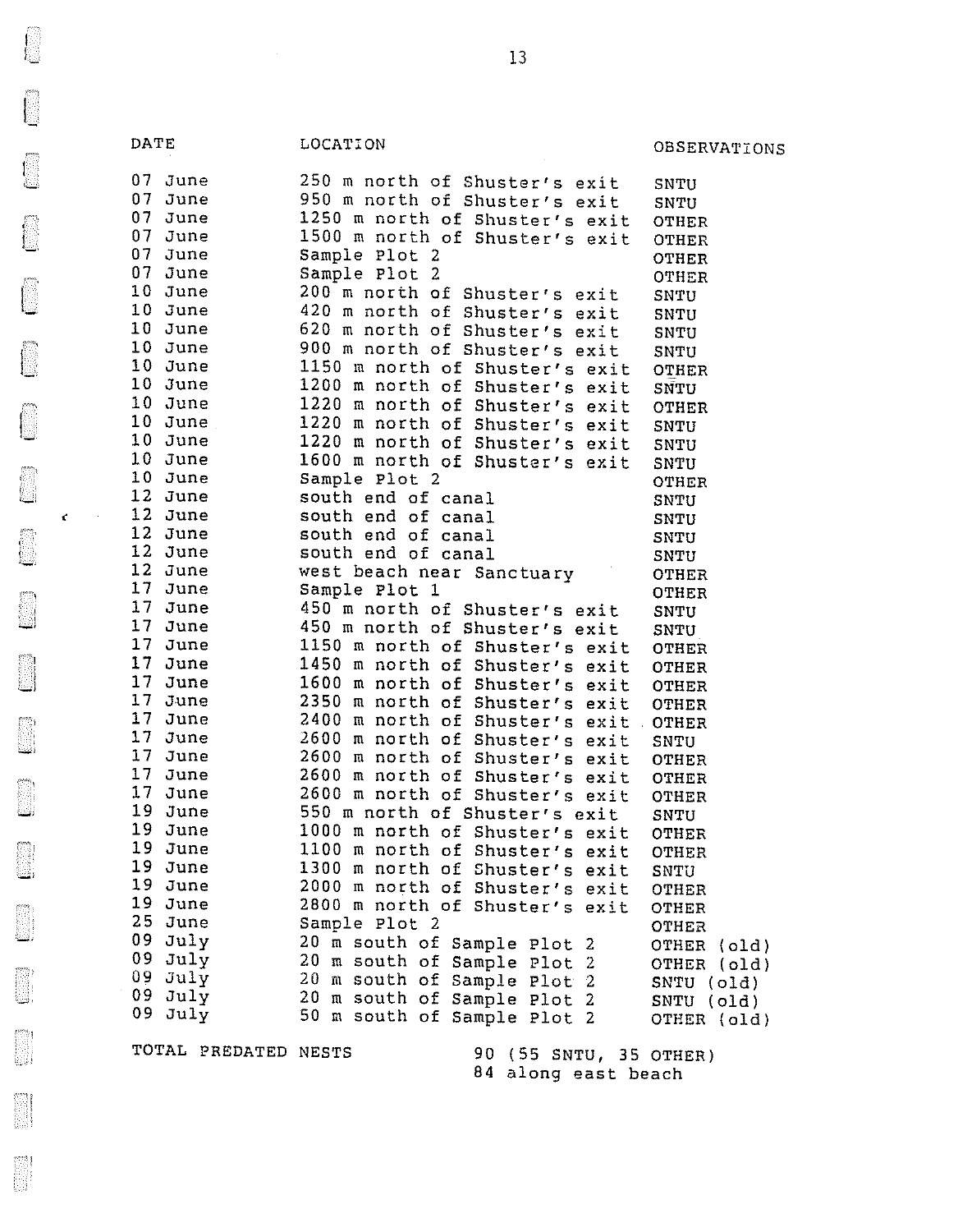#### 4.0 CONCLUSIONS

#### 4.1 NESTING ACTIVITY

**International** 

**INCREASE** 

**ISLANDS** 

the deal all processing and

**Communication** 

**Institution** 

**Inchession**<br>Inchession

**In the contract of the contract of the contract of the contract of the contract of the contract of the contract of the contract of the contract of the contract of the contract of the contract of the contract of the contra** 

**Construction** 

**REMARKS** 

**I** 

**BEST WARREN** 

**Industry** 

**INSTALLER** 

*INDUCTION* 

**International Company** 

**Britannich**<br>Britannich

**INGLES IN** 

The results of this study support previously collected data on turtle nesting at Point Pelee. Nesting occurs in June, peaking in the 2nd and 3rd weeks. The peak this year may be early in comparison to past years because of the hot spring. Areas of high nesting density are; the east shore of the southern marsh ponds and the east shore of Redhead Pond. While not intensively studied during this project, the east shore of Lake Pond and sandy areas near the canals probably support high densities of nests. Nests of Snapping Turtles are the most frequently observed.

#### 4.2 PREDATION RATES

flin way be completely work of long films

re refuge a second du ments franch , les

pp is at felu of all you thin of said of decades

- save trees pour peu aventess survent

to survey he was in the about one 8ik

*\_,,--t:J* aV', ' .- fl I

.<br>Juittes Pr

This study indicates that turtle nest predation along the east beach at Point Pelee National Park is possibly as high as 80%. While this rate may not be applicable to all nesting habitats, it is probably representative of overall predation. The primary predators are raccoons.

The apparently high predation rate of turtle nests along the east beach at Point Pelee National Park is cause for concern. While nest predation is a natural phenomena, current rates appear<br>excessive and may be detrimental to the long term viability of excessive and may be detrimental to the long term viability of excessive and may be decrimentar to the rong term videority of<br>turtle populations. Further study is required, and management action may be required to mitigate this issue through the reduction of raccoon numbers and/or enhancement of turtle popol•Cioo~ *(* '

 $\mathbb{Z}$ 

14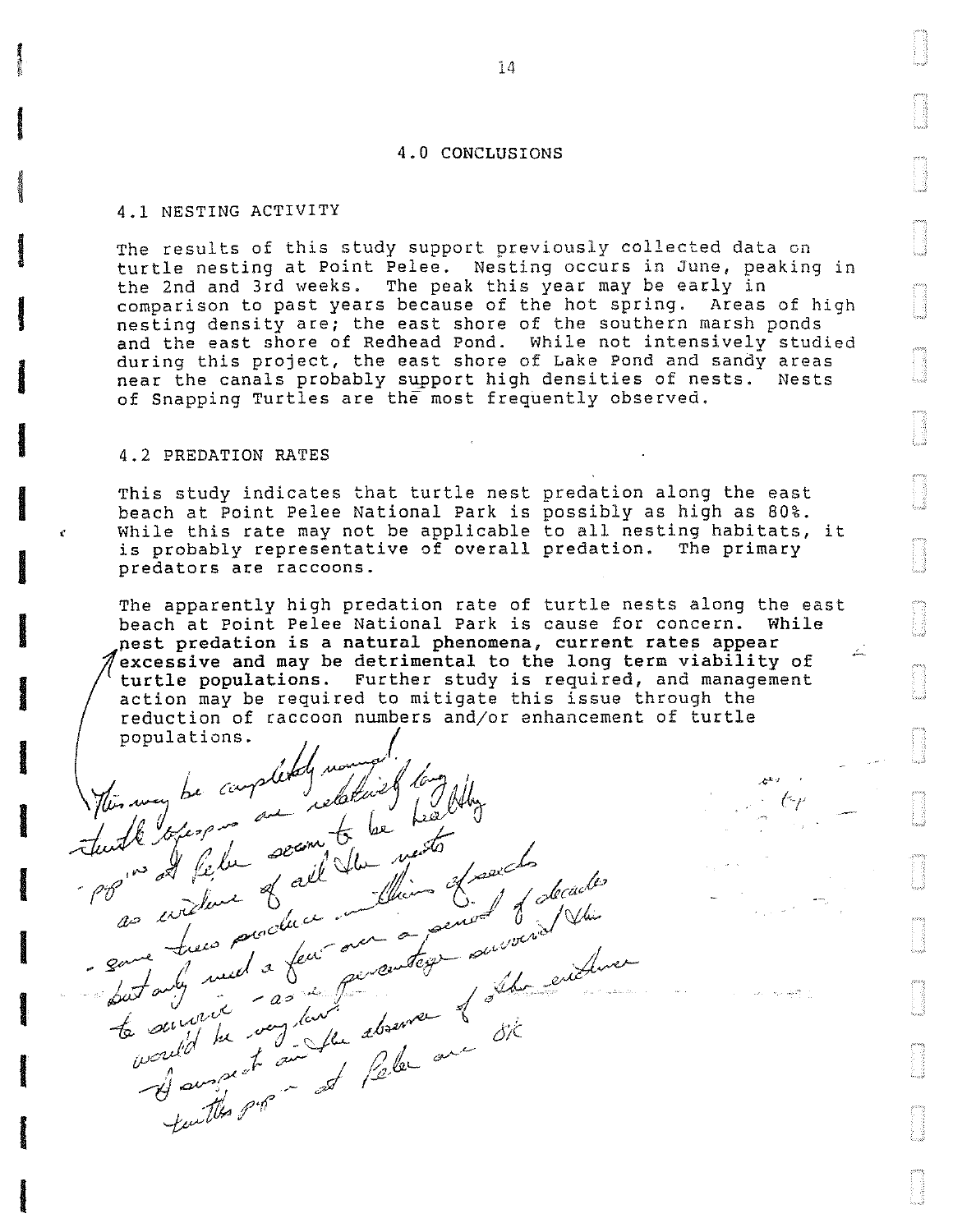## 5.0 RECOMMENDATIONS

This study must be continued in 1992 in order to verify predation rates and trends. In addition, other pertinent factors must be examined, including the status of turtle and the raccoon<br>populations. The following action is recommended: The following action is recommended:

Intensified field studies of turtle nest predation.

- repeated monitoring of the two sample plots utilized in 1991
- primary monitoring of three additional sample plots
- census of predated nests

 $\mathbf{f}$  -

'

I

•

•

.-

•

-.

..

-<br>-<br>-

- identification of egg shells from predated nests

Time required: 2 person weeks

This study will aid in the refinement of predation rates. The identification of eggs shells will require the assistance of museum or university herptile experts. This data will provide very significant information on critical nesting areas for each species.

Continued status monitoring of turtles.

- continuation of bask censuses
- further field trials of turtle trapping

The status of each turtle species must be determined through intensive monitoring. Emphasis should continue to be on Spotted, Common Musk and Eastern Spiny Softshell Turtles .

Time required: 3 person weeks

- Population estimate of raccoons.

- estimate the number of raccoons at Point Pelee through nocturnal roadside surveys (possibly marking animals with paint pellets); this should be conducted in May or June
- determine if the raccoon density at the Park is unnaturally high in comparison to other areas

This research will illuminate the root of the issue. The need for<br>restoring raccoon populations to a natural equilibrium will be restoring raccoon populations to a natural equilibrium will be<br>revealed. The magnitude of this limiting factor on turtles and<br>other predated species will be better understood, and can serve<br>a benchmark to evaluate the impa revealed. The magnitude of this limiting factor on turtles and other predated species will be better understood, and can serve as a benchmark to evaluate the impact of eliminating artificial food

I ::::,::;ui rnd' 1 pmon vook ... '' De Them may not be on issue de la distribución ) fleur may not be on some former de l'une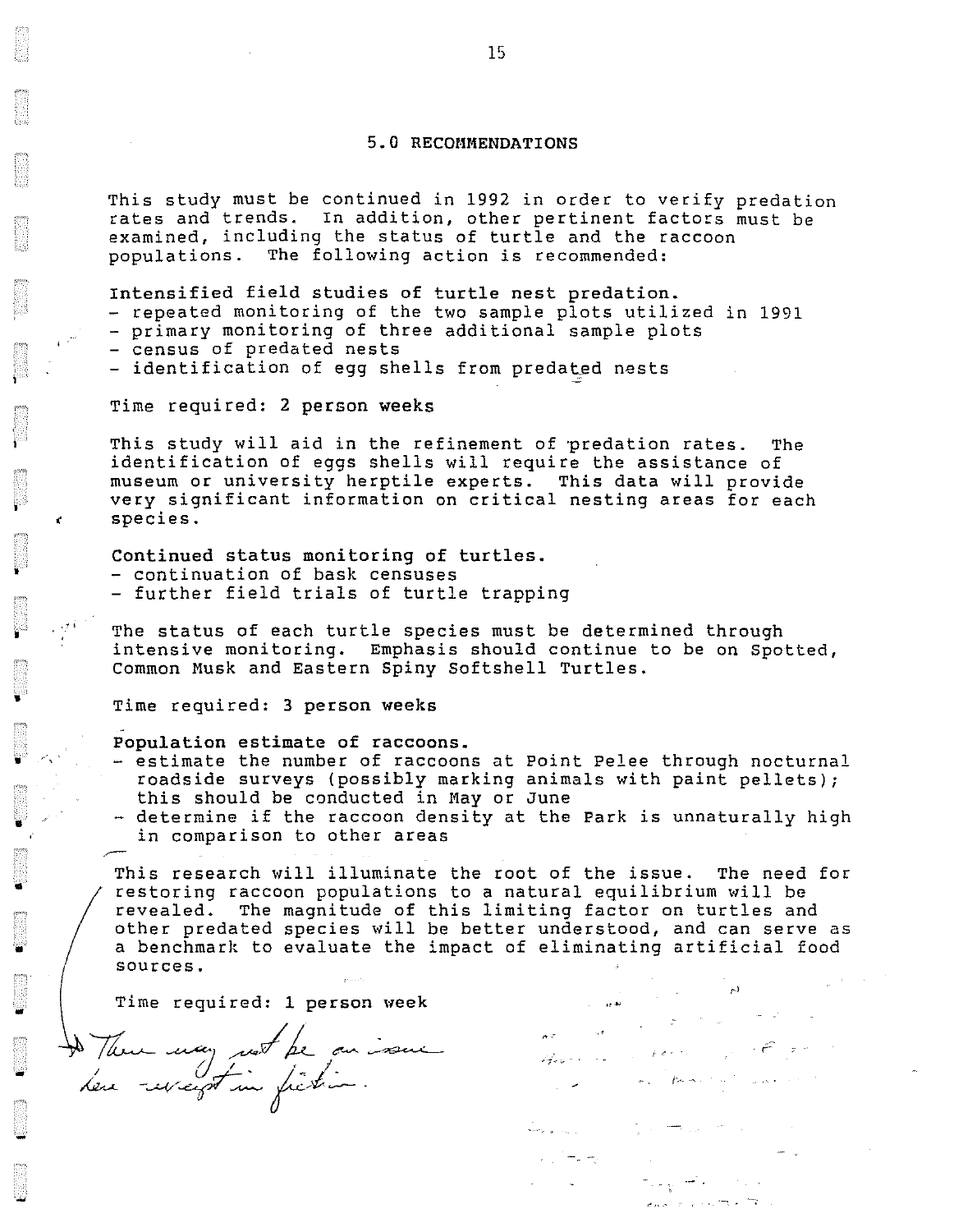#### 6.0 REFERENCES

- Banfield, A.W.F. The Mammals of Canada. Toronto: University of Toronto Press, 1974.
- Canadian Parks Service. Management Plan (draft): Point Pelee National Park. Cornwall: CPS, 1991.
- Cook, Francis R. Introduction to Canadian Amphibians and Reptiles. Ottawa: National Museum of Natural Sciences, 1984.
- Cook, Francis R. Preliminary Report on Results of Herpetological Survey Of Point Pelee. Ottawa: National Museum of Natural Sciences, 1967.
- Drysdale, Cliff. Kejimkujik National Park, Nova Scotia. Personal Communication, June, 1991.
- Froom, Barbara. The Turtles of Canada. Toronto: McClelland and Stewart Ltd., 1976.
- Halliday, Senn and Lewis. Conservation Report: Point Pelee National Park. Leamington; PPNP, 1939.
- Harris, R.D., and G.M. Stirret. A Report on Turtles at Point Pelee National Park. Leamington: PPNP, 1951.
- Kraus, Daniel. Herptile Management Plan Review: Point Pelee National Park (draft). Leamington: PPNP, 1990.
- Logier, E.B.S. "Notes on the Herpetology of Point Pelee, Ontario". The Canadian Field-Naturalist, vol.29, no.5 (May,  $1925$ , pp.91-95.
- Menefy, R.J. Muskrat Survey: Point Pelee National Park. Leamington: PPNP, 1969.
- Patch, Clyde L. "List of Reptiles at Point Pelee". The Canadian Field-Naturalist, vol.33, no.3 (September, 1919), pp.60-61.
- Point Pelee National Park. Herptile Monitoring Summary (by R. Dowhan and F. Michano). Leamington: PPNP, 1981-1990.
- Rivard, Donald H., and Donald A. Smith. A Spring Herptological<br>Inventory of Point Pelee National Park. Ottawa: Department of Indian Affairs and Northern Development, 1973.
- Roy, Roger. Canadian Parks Service, Ontario Regional Office, Cornwall. Personal Communication, May, 1991.
- Stranak, M. Resource Atlas: Point Pelee National Park. Leamington: PPNP, 1978.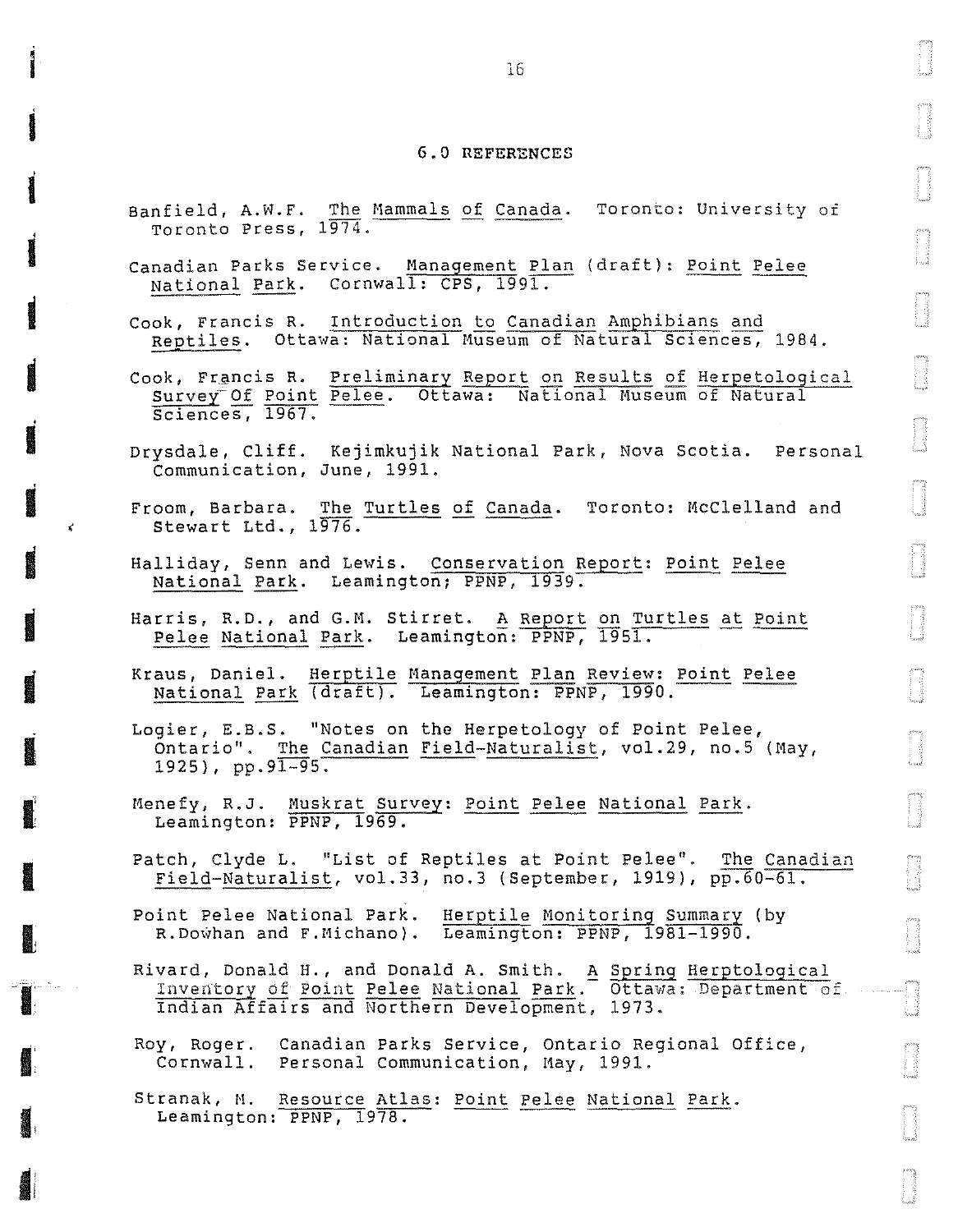#### APPENDIX I

#### Trends in Raccoon Numbers at Point Pelee

The rate of turtle nest predation is probably related to the density of raccoons inhabiting the Park. This section provides a brief outline of historical accounts relating to raccoon populations at Point Pelee and discussed some of the anthropogenic factors that may relate to their numbers.

Numbers of raccoons have apparently been increasing since the time of Park establishment. In 1918 raccoons were considered to be very rare or extirpated from Point Pelee (Taverner, in Stranak). By 1939 raccoons were considered to be uncommon (Halliday), and common in 1969 (Menefy). This increase may be attributable to an elimination of natural and human predation and an increasing supply of garbage.

Raccoons are currently common at Point Pelee. The population may be maintained at unnaturally high numbers by food wastes taken from garbage cans and handouts. The population of raccoons at Point Pelee may also be supplemented by the release of "rescued" animals into the Park.<br>*Are* referred

The average density of wild raccoons in Canada ranges from 5 to 24 individuals/sq. km (Battin). While the number of raccoons at the Park is not known, casual observations indicate a high density. This density is the greatest in late spring and early summer as the young emerge and begin to forage. The period of greatest raccoon density thus coincides with turtle nesting.

/

I flux significante of released necessors and he immediate in terms of some monters. The short period of adjustment any secure is that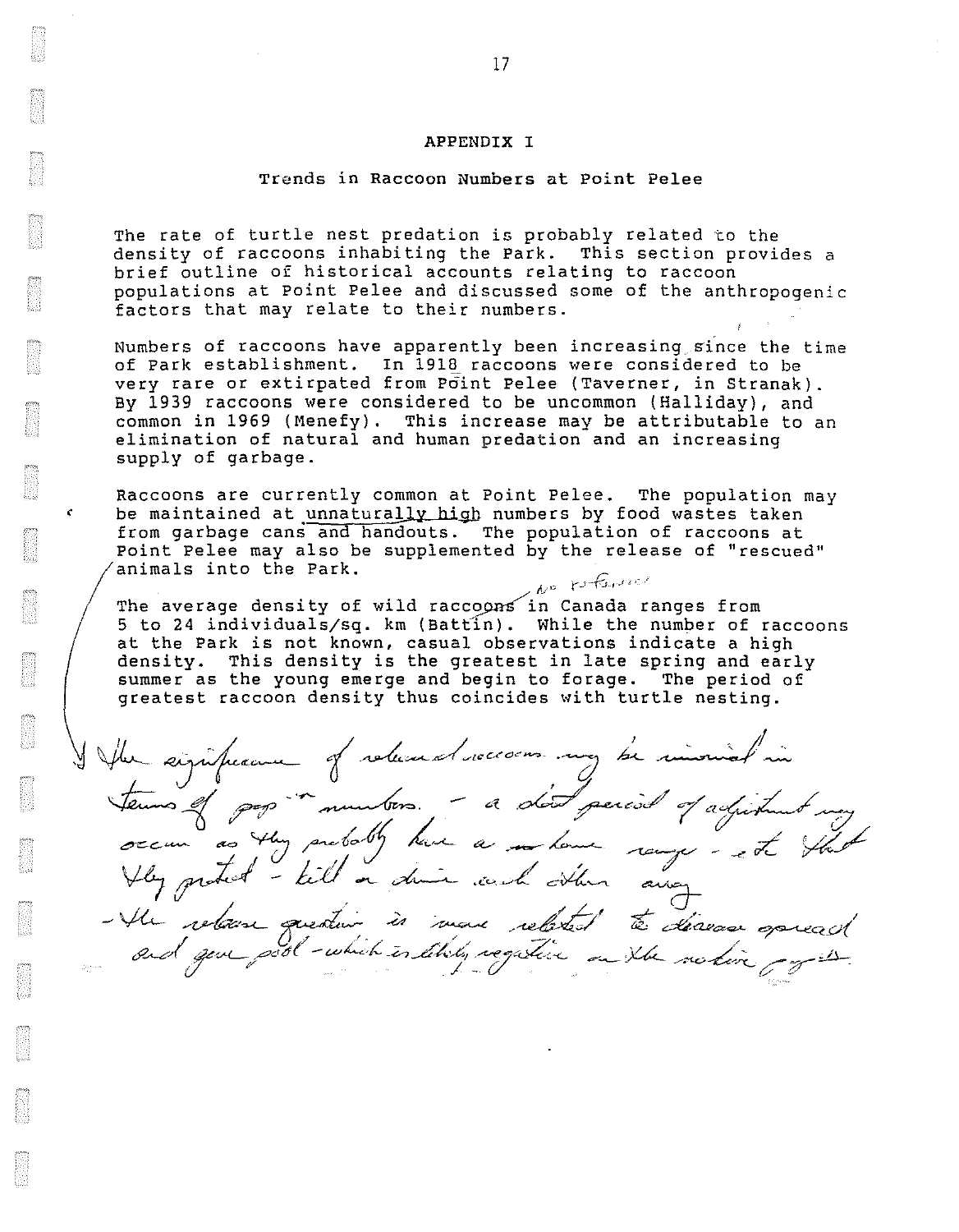#### APPENDIX II

#### Turtle Mortality

The impact of nest predation on turtles must not be perceived in isolation of other mortalitv factors. It would be erroneous to conclude that predation of BO% of the nests results in a hatchling survival rate of 20%. This section discusses some of the other sources of mortality faced by turtles, and related these factors to nest predation; including some preliminary discussion on turtle populations at Point Pelee.

Environmental factors during incubation, such as drought, flooding and storm action add to the initial mortality rate of nest predation. Erosion of the east beach over the last twenty years has decreased the area of suitable nesting habitat. During emergence, the hatchlings are exposed to a multitude of predators including raccoons and shore birds. Many never find water and dehydrate or are killed on the roads. Hatchlings that do reach water must survive a spectrum of aquatic predators and environmental factors (including hibernation) for several years until maturity. Thus, apparent nest predation of 80% would result in a recruitment rate of considerably less than 20%.

Low recruitment rates is more critical to some species than others. Painted and Snapping Turtles are very abundant at Point Pelee, and are probably able to survive sustained predation. Less common species may decline or eventually become extirpated if  $\sigma$  unnaturally high predation rates are sustained. and positive reference  $/$ au  $x$ .  $/$   $/$   $\epsilon$   $+$   $/$   $\epsilon$   $+$   $\epsilon$ 

The impact of predation is the·most serious on those species that are already rare. Spotted Turtles have drastically declined at the Park since the 1960's; primarily because of collecting and habitat loss (Roy pers. comm.). The low reproductive rate of this  $\sqrt{s}$  pecies (2-4 eggs) coupled with a high rate of nest predation could reduce recruitment to such a low level that the long term survival of the species in the Park is threatened.

probably for the flis.  $j$  there  $4$ 

in Lings

**Inchester**<br>Internet

**Installer** 

**In the case of the case of the case of the case of the case of the case of the case of the case of the case o**<br>In the case of the case of the case of the case of the case of the case of the case of the case of the case of

**In the case of the case of the case of the case of the case of the case of the case of the case of the case o**<br>In the case of the case of the case of the case of the case of the case of the case of the case of the case of

**III**<br>III

**International** 

**I** 

•

I

I

I

I

I

I

I

I

I

I

(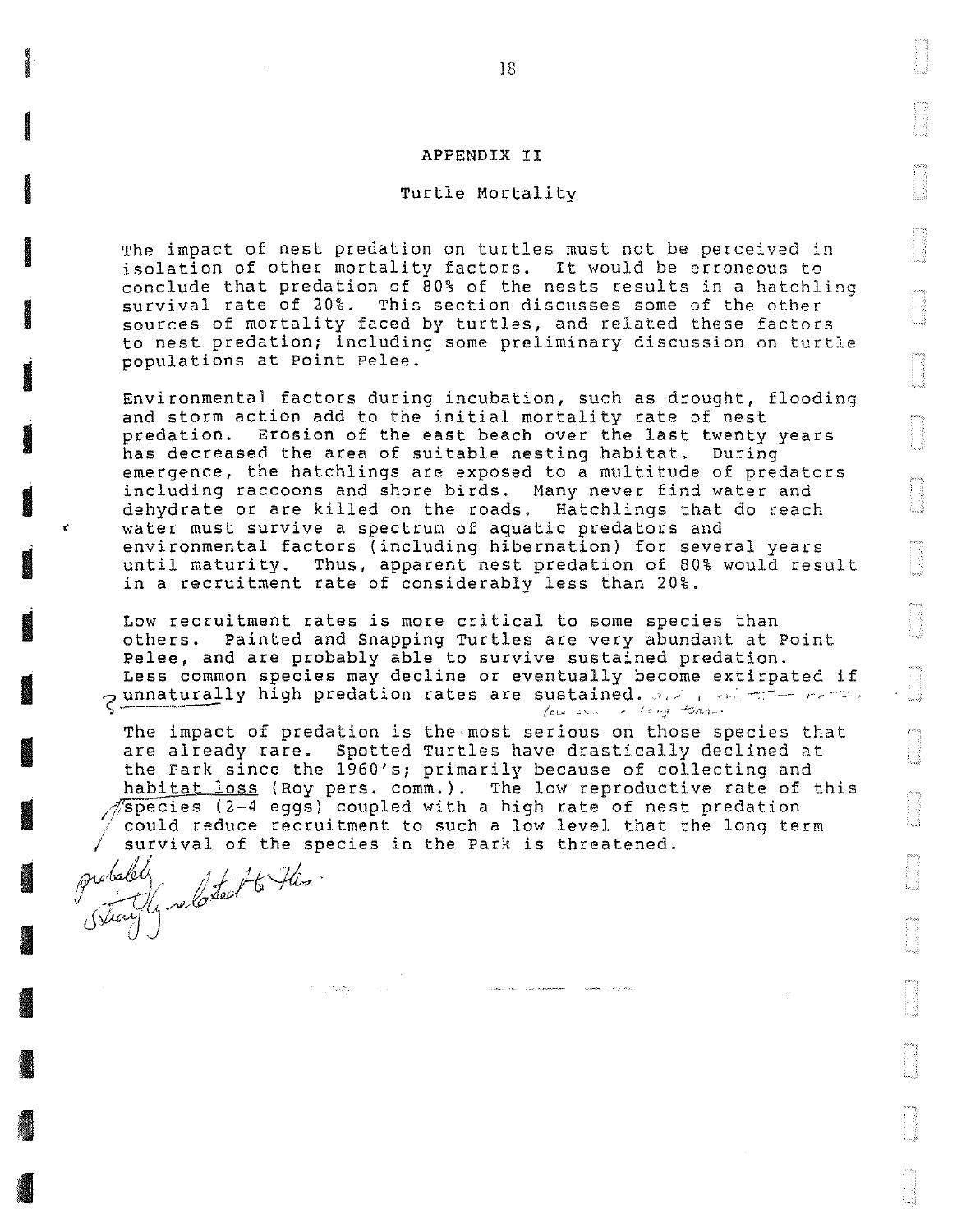#### APPENDIX III

#### Preliminary Management Recommendations

This last Appendix examines some of the management options that could be employed to decrease the impact of turtle nest predation at Point Pelee if this phenomena is determined to be a significant threat. A preliminary management strategy is given at the end of this section.

MANAGEMENT OPTIONS

#### No Action

Management at Point Pelee could simply accept the high predation rate as a natural phenomena, an unmanageable problem, or low a priority issue, and take no action.

Ξ

This approach would probably result in declining turtle populations and accelerate the imminent extirpation of the Spotted Turtle. While this is the cheapest option in the short term, the future costs of restoring original turtle populations would be very high. The Canadian Parks Service has the moral and legal The Canadian Parks Service has the moral and legal obligation to maintain and restore populations of native species. Thus, this option has no ecological, economic or ethical support.

#### Continued Research

l

l

I

•

•

..

The results of this study could be expanded upon by continuing the study of turtle nest predation along east beach. Research into raccoon densities could also be initiated.

This option would result in a more complete definition of the problem. The predation rate could be refined, and trends determined. While this option in itself would not provide solutions, it is an important component for choosing and assessing the effectiveness of other options.

#### Non-lethal Controls of Predators

Raccoon populations can be controlled by eliminating artificial food sources and released animals. All garbage cans could be replaced with raccoon-proof containers. This would also be a positive public safety and maintenance step. Stricter enforcement and education on feeding wildlife and releasing animals would also be beneficial. The cooperation of Erie Wildlife Rescue may be obtained by meeting and explaining the ecological impacts of releasing raccoons. Re-location of Point Pelee raccoons to other sites is not considered an option.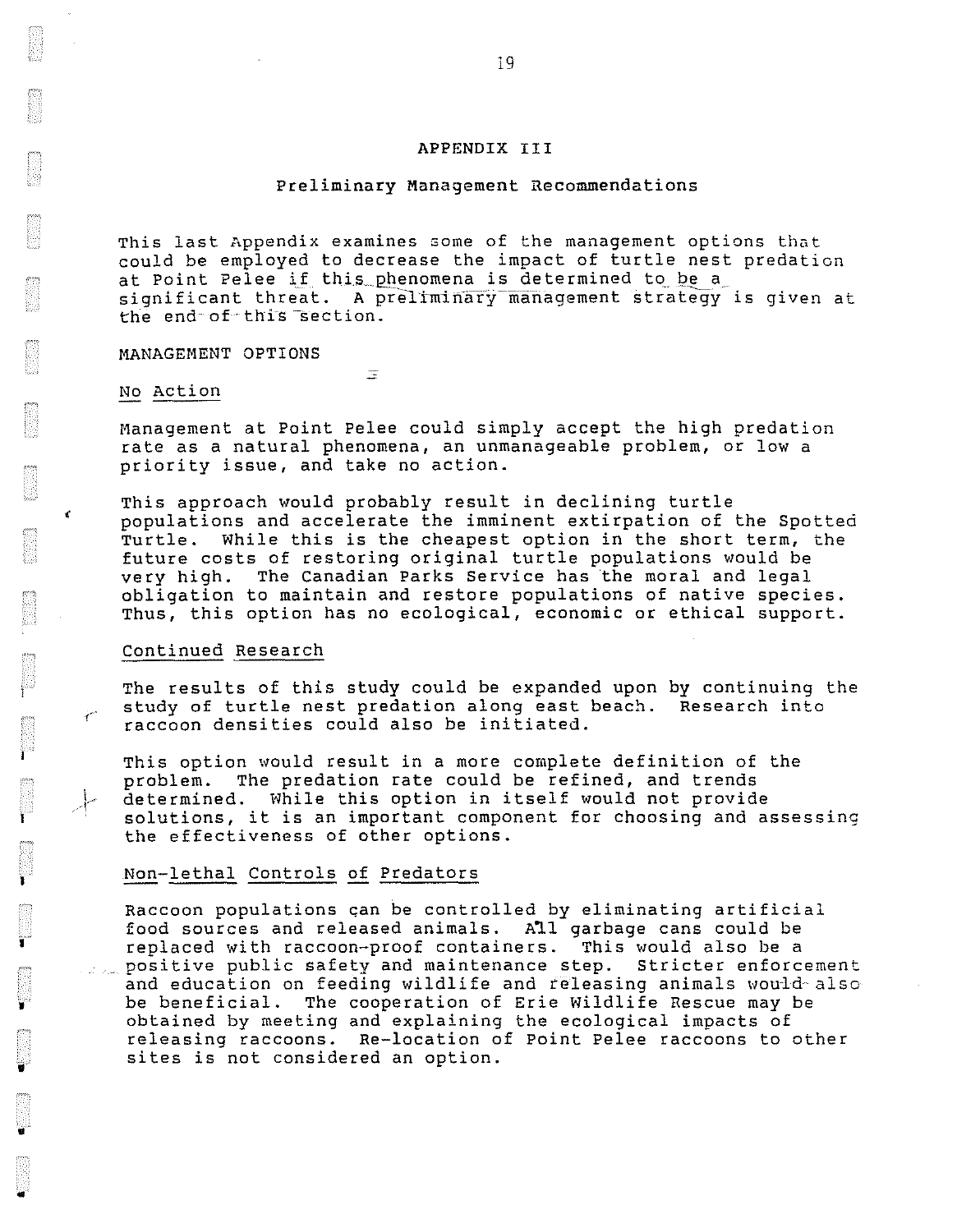Raccoon-proof waste receptacles have recently been installed at the Marsh Boardwalk. This may decrease raccoon populations in the long term; however, the elimination of this food source may increase the• intern use of natural food, possibly resulting in additional pressure on the turtle population. This option may need to be complimented with methods of turtle conservation.

#### Raccoon Cull

I

**I** 

i<br>Indonesia<br>Indonesia<br>Indonesia

dentale and the contract of the contract of the contract of the contract of the contract of the contract of the contract of the contract of the contract of the contract of the contract of the contract of the contract of th

**I**<br>I

I

I

**I** 

I

**I**<br>I

**III**<br>III<br>III

ing and the contract of the contract of the contract of the contract of the contract of the contract of the contract of the contract of the contract of the contract of the contract of the contract of the contract of the co

**In the case of the case of the case of the case of the case of the case of the case of the case of the case o** 

**Inchester** 

**INCORPORATION** 

**Installation** 

**In the case of the case of the case of the case of the case of the case of the case of the case of the case of** 

I

As the root of this problem may be unnaturally high numbers of  $r$ accoons, the ultimate solution may be to reduce the population. A cull would protect natural food sources from a surge in exploitation if raccoon-proof garbage containers are installed throughout the Park.

This option would be extremely effective. However, it is not considered feasible because of the time scale and costs required for further research, public education and approval.

#### Pre-Nesting Exclosures

High density nesting areas could be fenced off in a means that would allow for open access by turtles, but restrict predators. The only pre-nesting exclosure that would be functional is a fence that encompasses an area of high nesting activity and adjacent open water (see Figure II).

This option would be feasible at only a few sites in the Park; along Redhead Pond and the canals. While the initial work required to implement this option is high, it is essentially maintenance-free and key nesting areas would be protected.

#### Post-Nesting Exclosures

All intact nests that are found could be protected by a small wire cage which does not interfere with eggs or hatchlings, but prevents the nest from being predated (see Figure II).

The success of this option would be determined by the number of intact nests which are located. As intact turtle nests are difficult to locate, this option would not be an effective means of enhancing turtle populations, but could be utilized on an opportunistic basis.

#### Artificial Rearing

Turtle populations could be supplemented through the release of artificially incubated hatchlings. Eggs from intact nests could be collected and incubated, or gravid females captured and placed in nesting pens (see Figure III). Hatchlings could then be released once they emerge, or held for the winter. This would hance turtle survival rates through a very critical period.

Une activiscally suggest the compount of the component became

\* I fait that the is wither to expose any of those.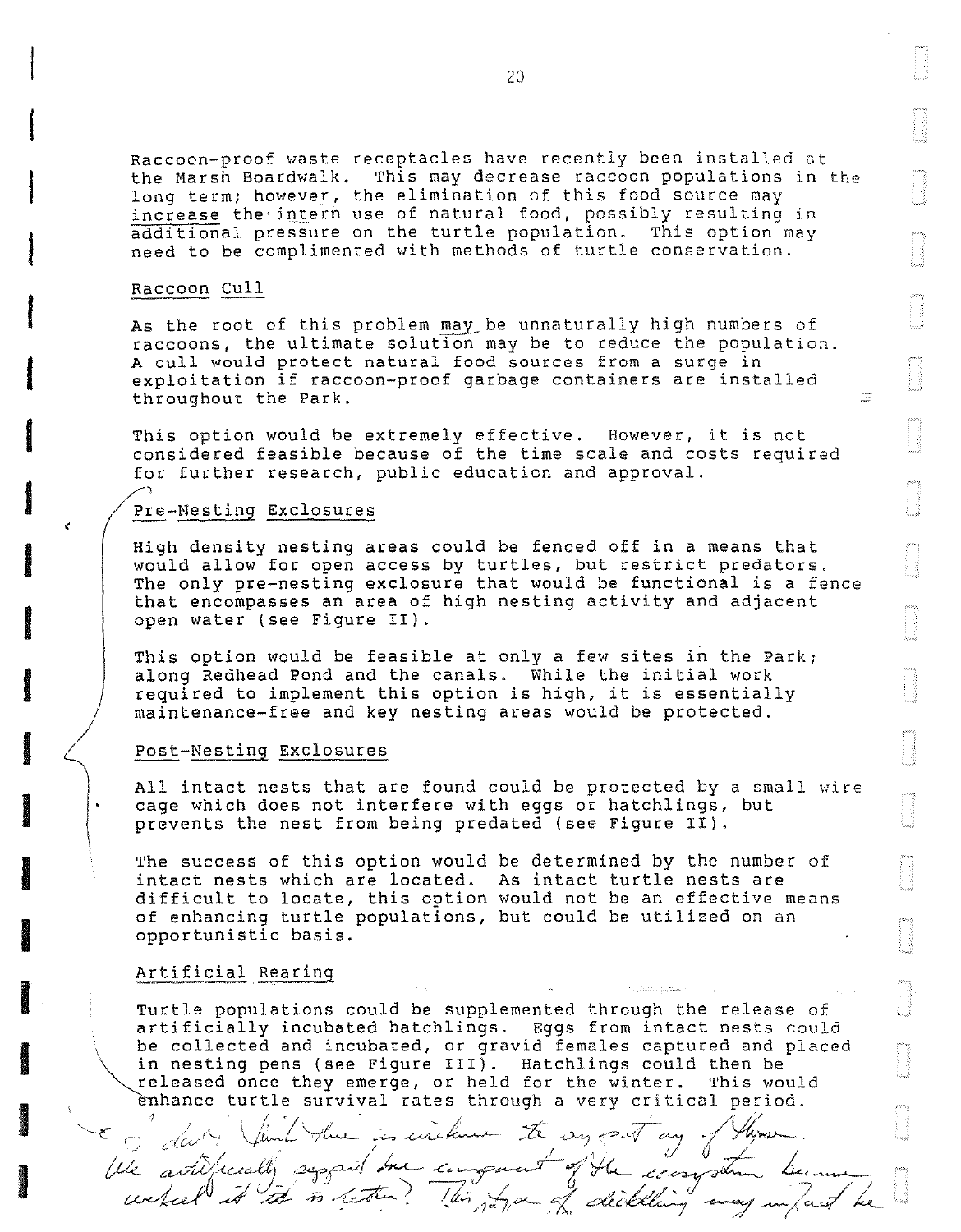This option would definitely increase turtle populations, and may be necessary for the survival of some species (Spotted Turtle). Interference of the natural order is justified in this case because it is a corrective measure. The resources required to implement this option depend upon the intensity of the project. While placing gravid females in a nesting pen, allowing the eggs to incubate outside and releasing the young after hatchling would not require intensive inputs; artificial incubation and  $\sqrt{ }$ over-wintering of hatchlings would require a commitment of several person weeks.

#### PRELIMINARY MANAGEMENT STRATEGY

A combination of management options should be employed to decrease turtle nest predation. The issue must be solved at two levels; elimination of the problem, and mitigation of the impacts.

Raccoons at Point Pelee must be restored to natural population levels. Human influences must be eliminated if this goal is to be achieved. All garbage cans should be replaced with raccoon-proof receptacles and the release of animals discouraged. By decreasing artificial supplements to the raccoon population at Point Pelee, numbers should decline and reach a naturally controlled equilibrium.

Management of raccoon numbers must be accompanied by strategies that restore turtle populations. As the raccoon population<br>declines, turtle populations should be enhanced. Larqe declines, turtle populations should be enhanced. pre-nesting exclosures should be constructed at the Redhead Pond sites and at the canal behind Warden Services. The site within the canal exclosure should be cleared of ground vegetation to the canal exclosure should be cleared or ground vegetation to<br>encourage nesting. The exclosures should be in place by early<br>May, and can remain for several years. A promate the congysenutty its' ab

artificial rearing of eggs. A nesting pen should be constructed The primary method of population enhancement should be the we in the Park nursery. Any gravid female which is captured should in the Park nursery. Any gravid female which is captured should then be placed in the pen until the eggs are laid. Intact nests should be intensively searched for along east beach, possibly including  $\alpha$  the exclosures. Eggs should be removed and artificially incubated. Eggs from the nesting pen could also be removed and incubated indoors. Snapping Turtle and Painted Turtle hatchlings should be released in the fall. Holding the less common species for the winter should be considered. All Spotted Turtles that are captured should be retained as breeding stock. Interpretation has been successful in hatching the eggs of most<br>turtles. Several articles on turtle egg incubation are availab Several articles on turtle egg incubation are available.

Research on this issue should also be continued. Several more monitoring plots should be established in order to refine the quantification of the predation rate. An estimation of raccoon numbers (an thus density) in the Park should also be completed.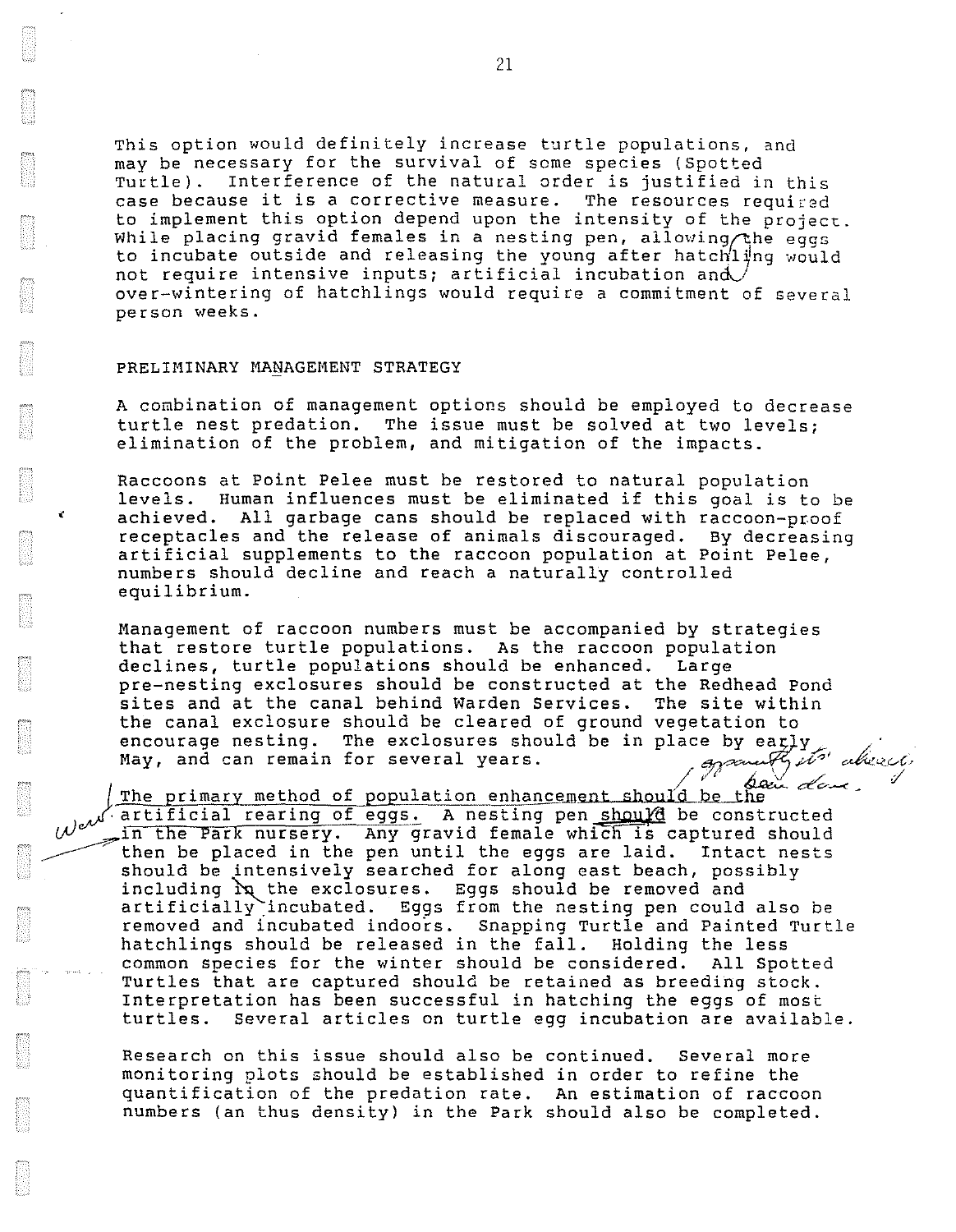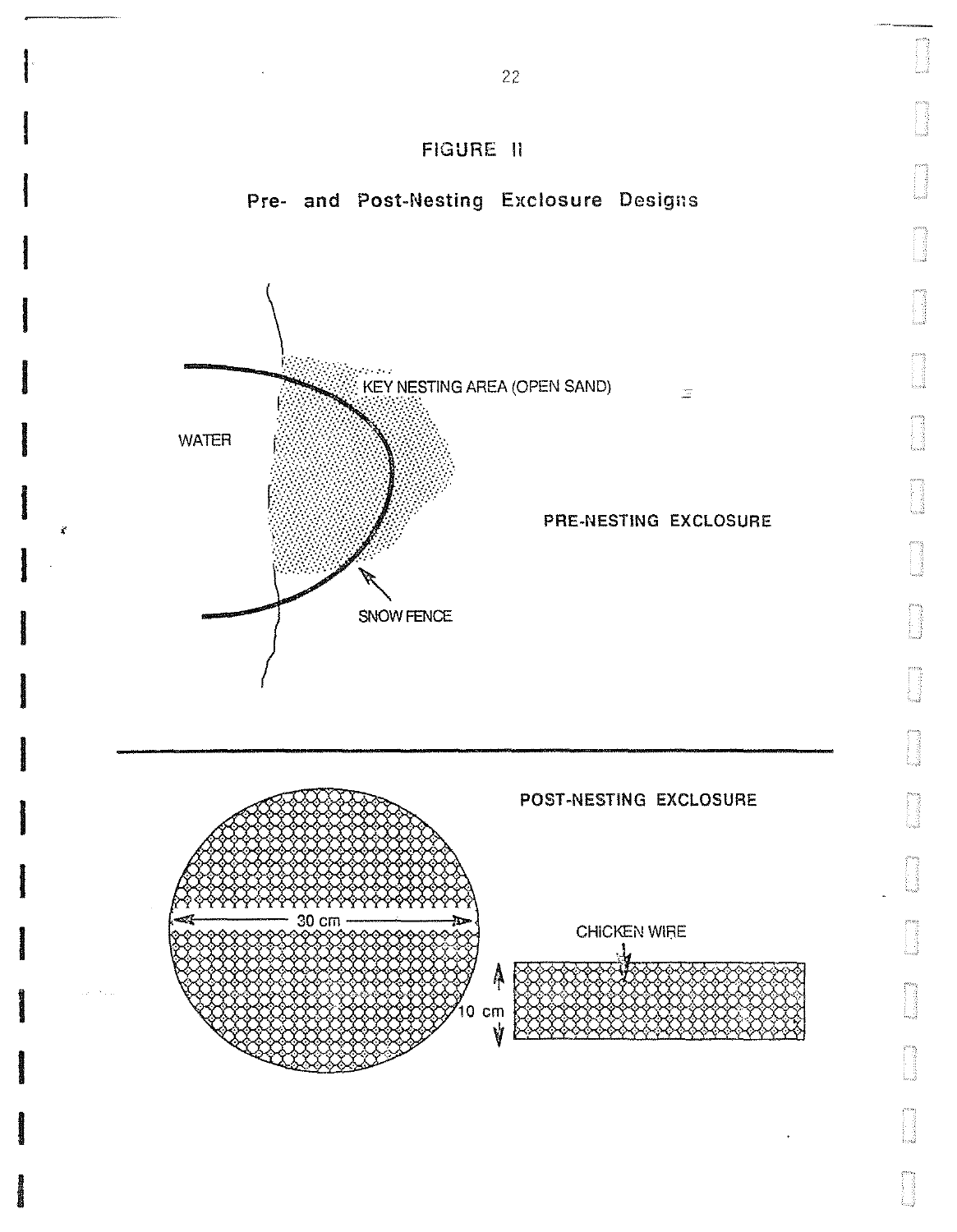

 $\begin{bmatrix} 1 & 1 \\ 1 & 1 \end{bmatrix}$ 

B

k.